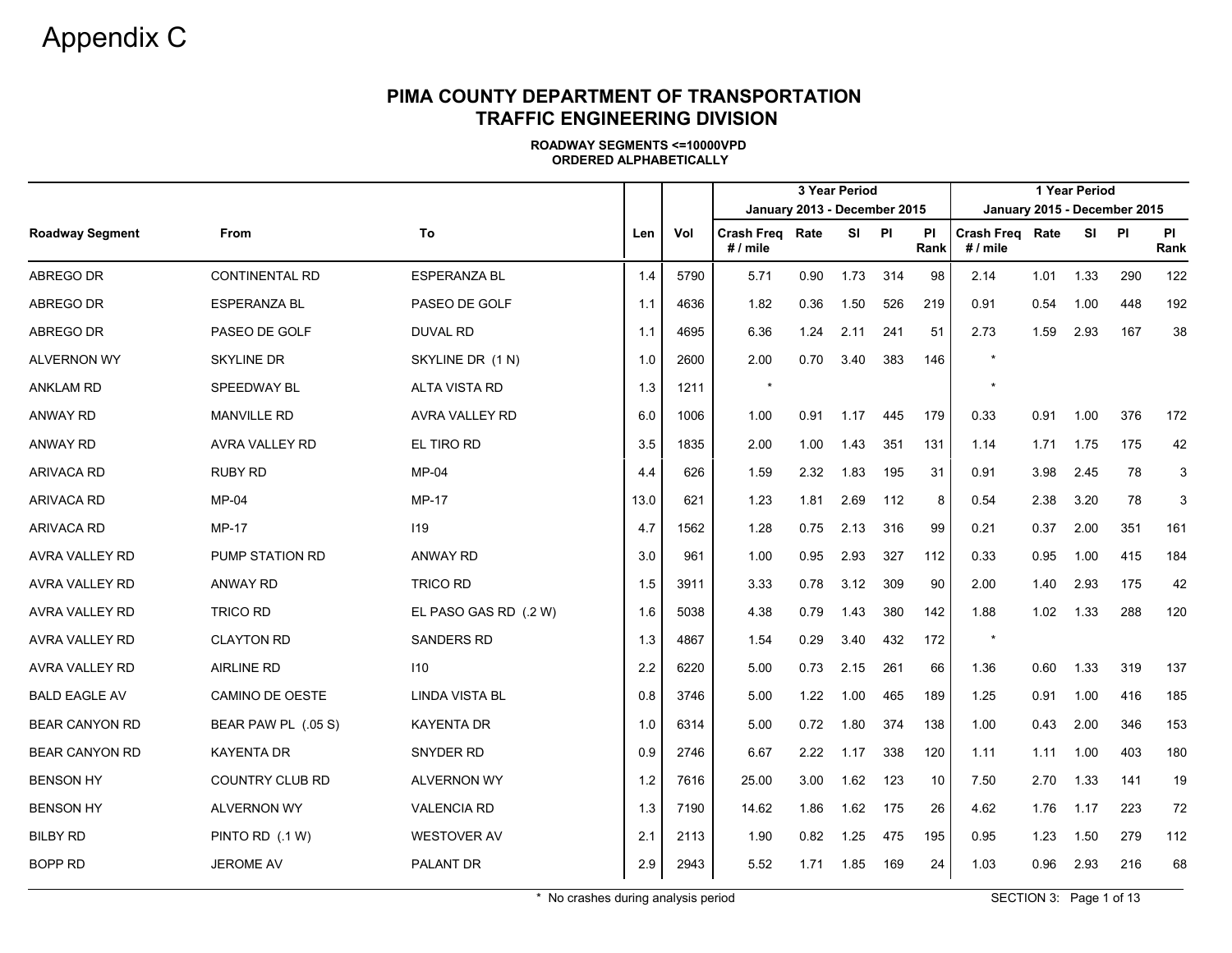|                            |                          |                            |     |      |                              |      | 3 Year Period |     |                   |                               |      | 1 Year Period |                              |                   |
|----------------------------|--------------------------|----------------------------|-----|------|------------------------------|------|---------------|-----|-------------------|-------------------------------|------|---------------|------------------------------|-------------------|
|                            |                          |                            |     |      | January 2013 - December 2015 |      |               |     |                   |                               |      |               | January 2015 - December 2015 |                   |
| <b>Roadway Segment</b>     | <b>From</b>              | To                         | Len | Vol  | Crash Freg Rate<br># / mile  |      | SI PI         |     | <b>PI</b><br>Rank | Crash Freq Rate<br>$# /$ mile |      |               | SI PI                        | <b>PI</b><br>Rank |
| <b>BOPP RD</b>             | <b>PALANT DR</b>         | <b>TUCSON ESTATES PKWY</b> | 1.1 | 6876 | 12.73                        | 1.69 | 2.04          | 152 | 18                | 2.73                          | 1.09 | 2.60          | 212                          | 64                |
| BOPP RD                    | <b>TUCSON ESTATES PW</b> | <b>KINNEY RD</b>           | 1.0 | 5354 | 6.00                         | 1.02 | 1.80          | 310 | 91                | 3.00                          | 1.54 | 1.00          | 289                          | 121               |
| <b>BOWES RD</b>            | SNYDER RD                | SNYDER RD (.7 N)           | 0.7 | 2994 | 4.29                         | 1.31 | 1.00          | 484 | 200               | $\star$                       |      |               |                              |                   |
| <b>BROADWAY BL</b>         | TANQUE VERDE LOOP RD     | <b>FREEMAN RD</b>          | 1.0 | 2336 | 1.00                         | 0.39 | 2.00          | 481 | 198               | $\star$                       |      |               |                              |                   |
| <b>BROADWAY BL</b>         | <b>FREEMAN RD</b>        | FREEMAN RD (1E)            | 1.0 | 390  | 4.00                         | 9.37 | 1.25          | 311 | 94                | 1.00                          | 7.02 | 1.00          | 274                          | 109               |
| CAMINO DE LA TIERRA        | <b>LOS REALES RD</b>     | <b>VALENCIA RD</b>         | 1.0 | 5045 | 14.00                        | 2.53 | 1.14          | 259 | 63                | 8.00                          | 4.34 | 1.00          | 155                          | 26                |
| CAMINO DE LA TIERRA        | <b>HIGHWAY DR</b>        | ORANGE GROVE RD            | 1.2 | 7800 | 8.33                         | 0.98 | 1.20          | 382 | 145               | 3.33                          | 1.17 | 1.25          | 279                          | 112               |
| CAMINO DE LA TIERRA        | ORANGE GROVE RD          | <b>INA RD</b>              | 1.0 | 6282 | 10.00                        | 1.45 | 1.30          | 323 | 106               | 2.00                          | 0.87 | 1.00          | 377                          | 173               |
| <b>CAMINO DE LA TIERRA</b> | <b>INA RD</b>            | <b>SHANNON RD</b>          | 0.6 | 1060 | 3.33                         | 2.87 | 1.00          | 426 | 168               | 1.67                          | 4.31 | 1.00          | 287                          | 119               |
| <b>CAMINO DE OESTE</b>     | <b>LOS REALES RD</b>     | <b>VALENCIA RD</b>         | 1.0 | 7184 | 5.00                         | 0.64 | 2.56          | 340 | 124               | 1.00                          | 0.38 | 2.00          | 349                          | 159               |
| <b>CAMINO DE OESTE</b>     | <b>DAKOTA ST</b>         | <b>IRVINGTON RD</b>        | 0.6 | 1008 | 8.33                         | 7.55 | 1.20          | 310 | 91                | 1.67                          | 4.53 | 1.00          | 284                          | 117               |
| <b>CAMINO DE OESTE</b>     | <b>IRVINGTON RD</b>      | <b>TUCSON-AJO HY</b>       | 0.8 | 4042 | 6.25                         | 1.41 | 1.00          | 437 | 175               | 1.25                          | 0.85 | 1.00          | 422                          | 188               |
| <b>CAMINO DE OESTE</b>     | <b>GATES PASS RD</b>     | <b>SWEETWATER DR</b>       | 2.8 | 1871 | 3.93                         | 1.92 | 1.36          | 252 | 61                | 1.43                          | 2.09 | 1.25          | 222                          | 70                |
| CAMINO DE OESTE            | EL CAMINO DEL CERRO      | <b>SUNSET RD</b>           | 1.5 | 762  | 0.67                         | 0.80 | 1.00          | 587 | 230               | 0.67                          | 2.40 | 1.00          | 326                          | 142               |
| <b>CAMINO DE OESTE</b>     | INA RD $(.1 N)$          | <b>PIMA FARMS RD</b>       | 0.9 | 3264 | 13.33                        | 3.73 | 1.17          | 241 | 51                | 4.44                          | 3.73 | 1.00          | 194                          | 52                |
| <b>CAMINO DE OESTE</b>     | CORTARO FARMS RD (.3 N)  | <b>LINDA VISTA BL</b>      | 1.4 | 4441 | 12.86                        | 2.64 | 1.54          | 151 | 17                | 0.71                          | 0.44 | 2.00          | 345                          | 151               |
| <b>CAMINO DE OESTE</b>     | <b>LINDA VISTA BL</b>    | <b>TURKEY LN</b>           | 1.8 | 1069 | $\star$                      |      |               |     |                   | $\star$                       |      |               |                              |                   |
| CAMINO DEL SOL             | <b>CALLE TRES</b>        | <b>CAMINO ENCANTO</b>      | 2.0 | 6093 | 6.00                         | 0.90 | 1.08          | 396 | 153               | 3.00                          | 1.35 | 1.17          | 248                          | 88                |
| <b>CAMINO DEL SOL</b>      | <b>CAMINO ENCANTO</b>    | MISSION-TWIN BUTTES RD     | 1.5 | 6573 | 3.33                         | 0.46 | 1.40          | 467 | 192               | 0.67                          | 0.28 | 2.00          | 357                          | 164               |
| CAMINO DEL SOL             | MISSION-TWIN BUTTES RD   | <b>CONTINENTAL RD</b>      | 0.8 | 5929 | 3.75                         | 0.58 | 1.33          | 513 | 216               | 2.50                          | 1.16 | 1.00          | 359                          | 168               |
| <b>CAMINO ENCANTO</b>      | CAMINO DEL SOL           | 119                        | 0.6 | 3776 | 1.67                         | 0.40 | 1.00          | 638 | 238               | 1.67                          | 1.21 | 1.00          | 395                          | 177               |
| CAMINO LOMA ALTA           | <b>COLOSSAL CAVE RD</b>  | <b>OLD SPANISH TR</b>      | 3.0 | 5263 | 6.00                         | 1.04 | 1.60          | 244 | 55                | 1.33                          | 0.69 | 1.50          | 264                          | 102               |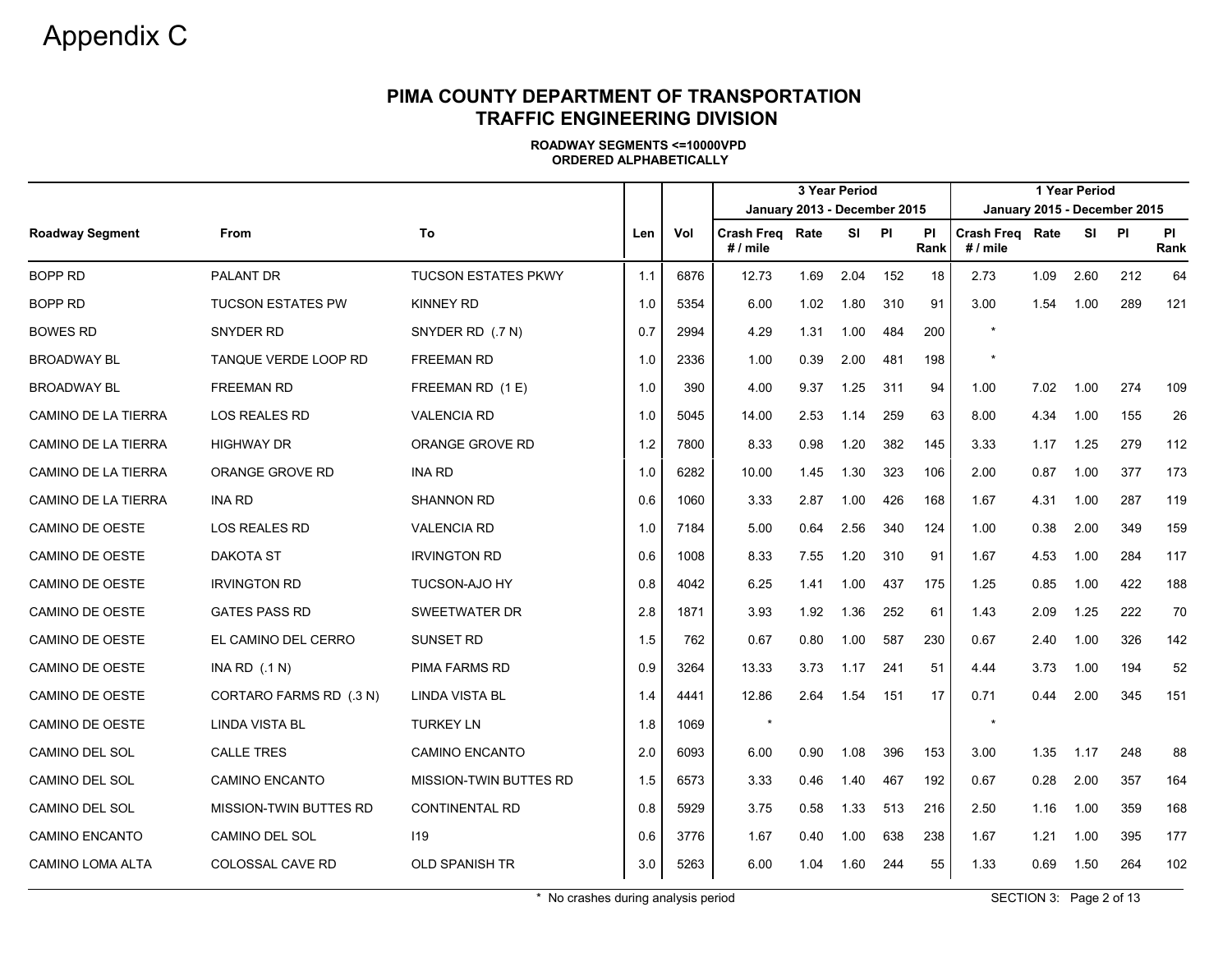# Appendix <sup>C</sup>

# **PIMA COUNTY DEPARTMENT OF TRANSPORTATION TRAFFIC ENGINEERING DIVISION**

|                           |                         |                              |     |      | January 2013 - December 2015  |      | 3 Year Period |     |            |                             |      | 1 Year Period | January 2015 - December 2015 |            |
|---------------------------|-------------------------|------------------------------|-----|------|-------------------------------|------|---------------|-----|------------|-----------------------------|------|---------------|------------------------------|------------|
| <b>Roadway Segment</b>    | From                    | To                           | Len | Vol  | Crash Freq Rate<br>$# /$ mile |      | SI.           | PI  | PI<br>Rank | Crash Freg Rate<br># / mile |      | <b>SI</b>     | PI                           | PI<br>Rank |
| <b>CAMINO VERDE</b>       | <b>VALENCIA RD</b>      | <b>DREXEL RD</b>             | 1.0 | 7636 | 14.00                         | 1.67 | 1.63          | 204 | 33         | 6.00                        | 2.15 | 1.33          | 172                          | 40         |
| <b>CAMINO VERDE</b>       | <b>DREXEL RD</b>        | TUCSON-AJO HY                | 0.8 | 7988 | 10.00                         | 1.14 | 1.38          | 339 | 122        | 3.75                        | 1.29 | 1.33          | 265                          | 103        |
| <b>CAMPBELL AV</b>        | <b>SKYLINE DR</b>       | <b>MANZANITA AV</b>          | 0.5 | 3800 | 8.00                          | 1.92 | 1.00          | 408 | 159        | 2.00                        | 1.44 | 1.00          | 371                          | 170        |
| CAMPBELL AV               | <b>MANZANITA AV</b>     | <b>INA RD</b>                | 0.5 | 2717 | 6.00                          | 2.02 | 2.93          | 237 | 48         | $\star$                     |      |               |                              |            |
| <b>CARDINAL AV</b>        | <b>HERMANS RD</b>       | LOS REALES RD                | 1.0 | 2241 | 5.00                          | 2.04 | 1.40          | 310 | 91         | 1.00                        | 1.22 | 1.00          | 393                          | 175        |
| <b>CARDINAL AV</b>        | <b>LOS REALES RD</b>    | <b>VALENCIA RD</b>           | 1.0 | 6787 | 12.00                         | 1.61 | 1.17          | 319 | 100        | 4.00                        | 1.61 | 1.25          | 242                          | 86         |
| <b>CARDINAL AV</b>        | <b>DREXEL RD</b>        | <b>IRVINGTON RD</b>          | 0.8 | 7066 | 15.00                         | 1.94 | 1.25          | 266 | 70         | 6.25                        | 2.42 | 1.60          | 140                          | 18         |
| <b>CATALINA HY</b>        | <b>HARRISON RD</b>      | PRINCE RD                    | 0.4 | 6610 | 22.50                         | 3.11 | 1.22          | 270 | 73         | 12.50                       | 5.18 | 1.40          | 119                          | 14         |
| <b>CATALINA HY</b>        | PRINCE RD               | <b>HOUGHTON RD</b>           | 0.7 | 6754 |                               |      |               |     |            | $\star$                     |      |               |                              |            |
| <b>CATALINA HY</b>        | <b>HOUGHTON RD</b>      | SNYDER RD                    | 1.5 | 4178 | 8.00                          | 1.75 | 1.17          | 306 | 89         | 2.00                        | 1.31 | 1.00          | 302                          | 126        |
| <b>CATALINA HY</b>        | SNYDER RD               | MOUNT LEMMON SHORT RD (.4 N) | 1.2 | 1282 | 2.50                          | 1.78 | 1.67          | 330 | 113        | 0.83                        | 1.78 | 1.00          | 350                          | 160        |
| <b>CLOUD RD</b>           | CALLE DE AMIGOS         | SABINO CANYON RD             | 0.9 | 1628 | 1.11                          | 0.62 | 1.00          | 616 | 235        | $\star$                     |      |               |                              |            |
| <b>CLOUD RD</b>           | SABINO CANYON RD        | PANTANO RD                   | 1.0 | 5366 | 5.00                          | 0.85 | 1.96          | 346 | 127        | 2.00                        | 1.02 | 3.40          | 240                          | 84         |
| <b>CLOUD RD</b>           | PANTANO RD              | LARREA LN (.2 E)             | 0.7 | 3186 | 2.86                          | 0.82 | 2.00          | 404 | 158        | $\star$                     |      |               |                              |            |
| <b>COCIO RD</b>           | EL TIRO RD              | <b>SILVERBELL RD</b>         | 2.5 | 604  | 0.40                          | 0.60 | 1.00          | 619 | 236        | 0.40                        | 1.81 | 1.00          | 348                          | 157        |
| <b>COLOSSAL CAVE RD</b>   | MARY ANN CLEVELAND WY   | <b>CAMINO LOMA ALTA</b>      | 1.1 | 7640 | 6.36                          | 0.76 | 1.43          | 386 | 147        | 3.64                        | 1.30 | 1.50          | 214                          | 66         |
| <b>COLOSSAL CAVE RD</b>   | <b>CAMINO LOMA ALTA</b> | PISTOL HILL RD (CAVE)        | 1.1 | 1505 | 6.36                          | 3.86 | 1.14          | 297 | 87         | 1.82                        | 3.31 | 1.00          | 259                          | 97         |
| <b>COLUMBUS BL</b>        | <b>HAWSER ST</b>        | ROAD END (CL)                | 1.5 | 1417 | 2.00                          | 1.29 | 1.00          | 485 | 203        | 0.67                        | 1.29 | 1.00          | 383                          | 174        |
| <b>CONTINENTAL RD</b>     | DUVAL MINE RD           | CAMINO DEL SOL               | 2.6 | 550  | 0.38                          | 0.64 | 1.00          | 612 | 234        | 0.38                        | 1.92 | 1.00          | 346                          | 153        |
| <b>CONTINENTAL RD</b>     | CAMINO DEL SOL (.1 W)   | LA CANADA DR                 | 0.5 | 7162 | 14.00                         | 1.79 | 1.43          | 284 | 78         | 6.00                        | 2.30 | 1.33          | 210                          | 61         |
| <b>CONTRACTORS WY</b>     | <b>IRVINGTON RD</b>     | AJO WY                       | 0.8 | 6471 | 17.50                         | 2.47 | 1.84          | 131 | 13         | 7.50                        | 3.18 | 1.50          | 114                          | 11         |
| <b>CORONADO FOREST DR</b> | <b>GOLDER RANCH DR</b>  | <b>HAWSER ST</b>             | 0.5 | 834  | 4.00                          | 4.38 | 2.00          | 247 | 56         | 2.00                        | 6.57 | 2.00          | 166                          | 37         |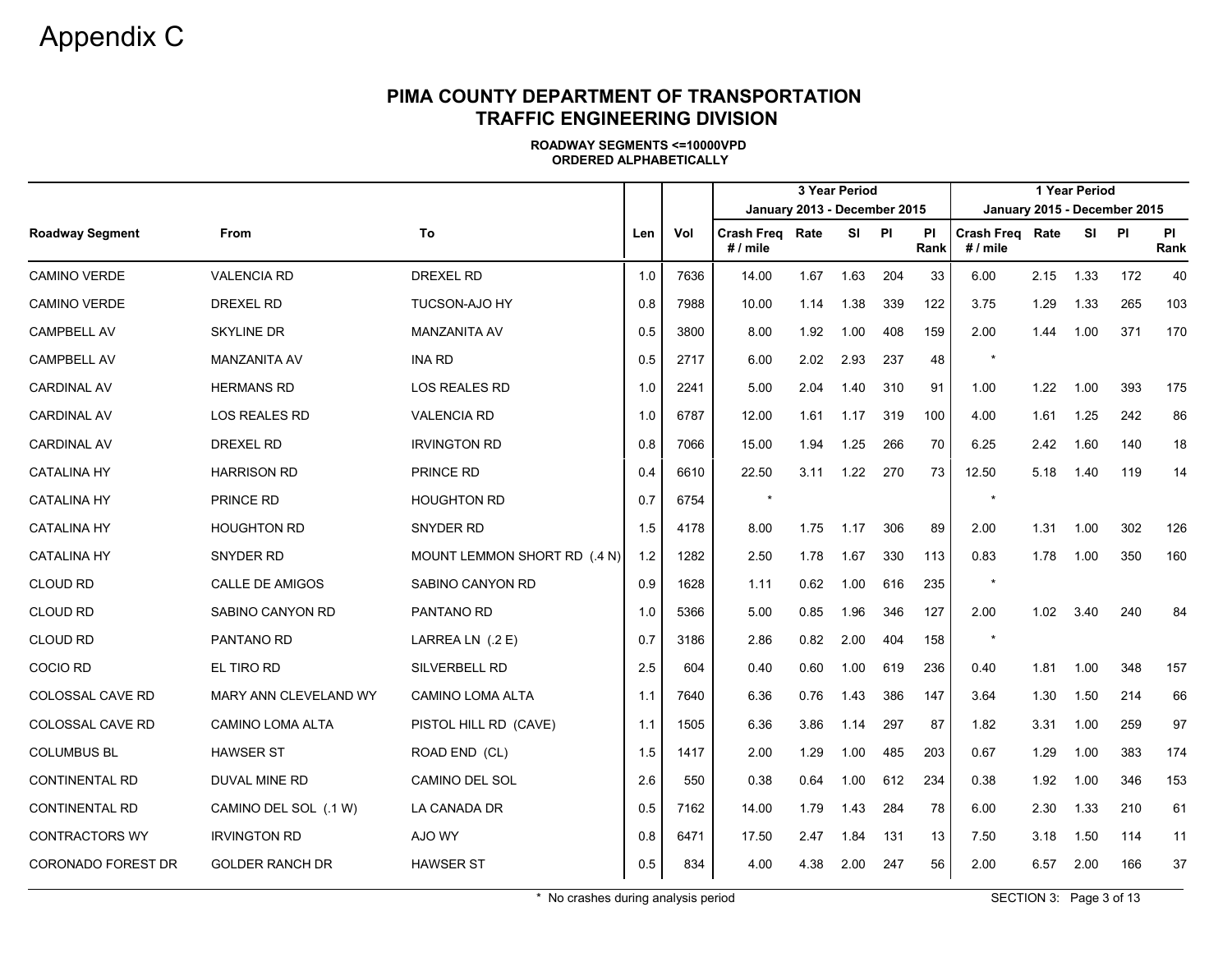|                        |                         |                           |     |      | 3 Year Period<br>January 2013 - December 2015 |      |       |     |                   |                                    |      | 1 Year Period |                              |            |
|------------------------|-------------------------|---------------------------|-----|------|-----------------------------------------------|------|-------|-----|-------------------|------------------------------------|------|---------------|------------------------------|------------|
|                        |                         |                           |     |      |                                               |      |       |     |                   |                                    |      |               | January 2015 - December 2015 |            |
| <b>Roadway Segment</b> | <b>From</b>             | To                        | Len | Vol  | Crash Freg Rate<br># / mile                   |      | SI PI |     | <b>PI</b><br>Rank | <b>Crash Freq Rate</b><br># / mile |      | SI            | <b>PI</b>                    | PI<br>Rank |
| <b>CRAYCROFT RD</b>    | TRAVEL PLAZA WY (.01 S) | LITTLETOWN RD (.13 S)     | 0.4 | 5400 | 17.50                                         | 2.96 | 1.14  | 312 | 95                | 10.00                              | 5.07 | 1.25          | 159                          | 30         |
| <b>CRAYCROFT RD</b>    | <b>VALENCIA RD</b>      | DREXEL RD                 | 0.5 | 1338 | 4.00                                          | 2.73 | 1.00  | 429 | 169               |                                    |      |               |                              |            |
| <b>CRAYCROFT RD</b>    | <b>SUNRISE DR</b>       | <b>VENTANA HEIGHTS PL</b> | 2.2 | 4442 | 5.45                                          | 1.12 | 1.42  | 294 | 85                | 0.91                               | 0.56 | 1.00          | 404                          | 182        |
| <b>CURTIS RD</b>       | <b>HIGHWAY DR</b>       | <b>DAVIS AV</b>           | 0.4 | 5621 | 20.00                                         | 3.25 | 2.33  | 126 | 12                | 2.50                               | 1.22 | 1.00          | 394                          | 176        |
| <b>CURTIS RD</b>       | <b>DAVIS AV</b>         | LA CHOLLA BL              | 0.9 | 5438 | 11.11                                         | 1.87 | 1.40  | 256 | 62                | 3.33                               | 1.68 | 1.33          | 238                          | 82         |
| DIAMOND BELL RANCH RD  | <b>SASABE RD</b>        | STAGECOACH RD             | 3.7 | 403  | 0.54                                          | 1.22 | 1.50  | 416 | 164               | $\star$                            |      |               |                              |            |
| DIAMOND BELL RANCH RD  | STAGECOACH RD           | SIERRITA MOUNTAIN RD      | 2.0 | 391  | 1.50                                          | 3.50 | 1.67  | 272 | 74                |                                    |      |               |                              |            |
| DODGE BL               | AJO WY                  | 36TH ST                   | 1.0 | 2852 | 2.00                                          | 0.64 | 1.00  | 589 | 231               |                                    |      |               |                              |            |
| DODGE BL               | FORT LOWELL RD          | <b>RIVER RD</b>           | 0.7 | 5823 | 10.00                                         | 1.57 | 1.71  | 266 | 70                | 2.86                               | 1.34 | 2.00          | 228                          | 76         |
| <b>DREXEL RD</b>       | <b>CARDINAL AV</b>      | <b>WESTOVER AV</b>        | 0.5 | 9208 | 22.00                                         | 2.18 | 1.36  | 238 | 49                | 14.00                              | 4.17 | 1.29          | 137                          | 17         |
| <b>DREXEL RD</b>       | <b>COUNTRY CLUB RD</b>  | PALO VERDE RD             | 0.5 | 5208 | 24.00                                         | 4.21 | 1.48  | 168 | 23                | 10.00                              | 5.26 | 1.20          | 155                          | 26         |
| DREXEL RD              | PALO VERDE RD           | <b>ALVERNON WY</b>        | 0.5 | 3512 | 22.00                                         | 5.72 | 1.18  | 242 | 54                | 12.00                              | 9.36 | 1.17          | 142                          | 20         |
| <b>DREXEL RD</b>       | <b>ALVERNON WY</b>      | 110                       | 0.8 | 3890 | 6.25                                          | 1.47 | 1.40  | 356 | 133               | 2.50                               | 1.76 | 1.50          | 241                          | 85         |
| DREXEL RD              | <b>ARCADIA AV</b>       | <b>CRAYCROFT RD</b>       | 0.7 | 1403 | $\star$                                       |      |       |     |                   | $\star$                            |      |               |                              |            |
| DUVAL MINE RD          | MISSION RD (2.3 W)      | RIO LA JUNTA (.02 E)      | 6.1 | 2077 | 1.15                                          | 0.50 | 1.00  | 500 | 211               | 0.49                               | 0.65 | 1.00          | 358                          | 166        |
| EL CAMINO DEL CERRO    | GERHART RD (.7 W)       | CAMINO DE OESTE           | 2.1 | 4975 | 3.33                                          | 0.61 | 2.11  | 325 | 109               | 2.38                               | 1.31 | 2.36          | 159                          | 30         |
| EL CAMINO DEL CERRO    | CAMINO DE OESTE         | SILVERBELL RD             | 1.2 | 6199 | 2.50                                          | 0.37 | 1.33  | 535 | 221               | 1.67                               | 0.74 | 1.50          | 318                          | 136        |
| EL MORAGA DR           | <b>GORET RD</b>         | <b>SWEETWATER DR</b>      | 1.0 | 1266 | 1.00                                          | 0.72 | 2.00  | 439 | 177               |                                    |      |               |                              |            |
| EL TIRO RD             | COCIO RD                | <b>ANWAY RD</b>           | 1.5 | 1559 | 4.00                                          | 2.34 | 1.33  | 285 | 80                | 2.00                               | 3.51 | 1.33          | 175                          | 42         |
| EL TIRO RD             | <b>ANWAY RD</b>         | <b>TRICO RD</b>           | 1.0 | 3252 | 6.00                                          | 1.68 | 1.80  | 259 | 63                | 2.00                               | 1.68 | 1.00          | 316                          | 132        |
| <b>ESCALANTE RD</b>    | <b>HOUGHTON RD</b>      | <b>MELPOMENE WY</b>       | 1.0 | 3893 | 1.00                                          | 0.23 | 2.00  | 496 | 209               | $\star$                            |      |               |                              |            |
| <b>ESCALANTE RD</b>    | <b>MELPOMENE WY</b>     | <b>OLD SPANISH TR</b>     | 1.0 | 3560 | 9.00                                          | 2.31 | 1.33  | 251 | 59                | 3.00                               | 2.31 | 1.33          | 209                          | 59         |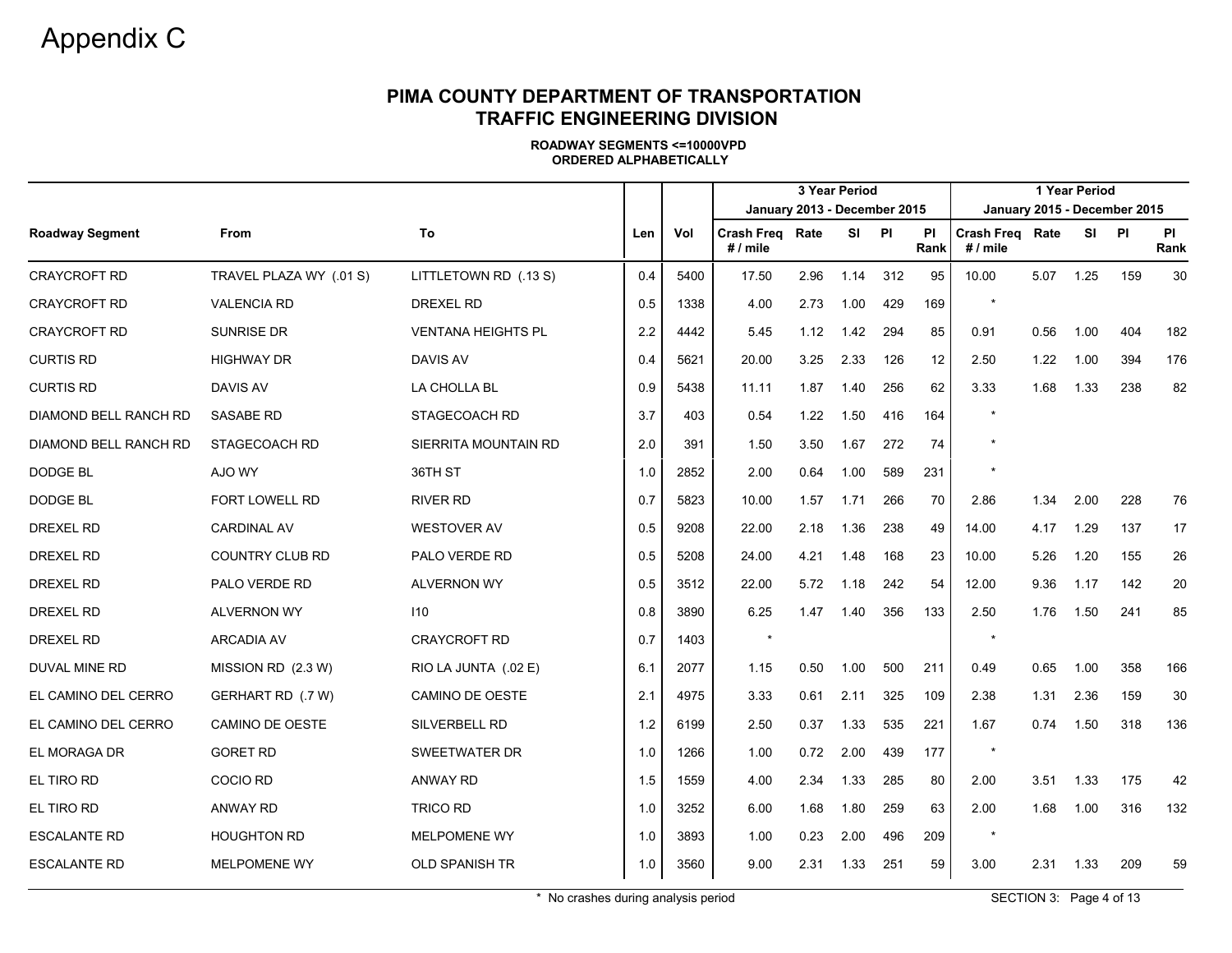|                             |                                 |                      |     |      |                                    |      | 3 Year Period |     |                   |                              |      | 1 Year Period |     |                   |
|-----------------------------|---------------------------------|----------------------|-----|------|------------------------------------|------|---------------|-----|-------------------|------------------------------|------|---------------|-----|-------------------|
|                             |                                 |                      |     |      | January 2013 - December 2015       |      |               |     |                   | January 2015 - December 2015 |      |               |     |                   |
| <b>Roadway Segment</b>      | From                            | To                   | Len | Vol  | <b>Crash Freg Rate</b><br># / mile |      | SI PI         |     | <b>PI</b><br>Rank | Crash Freg Rate<br># / mile  |      | SI PI         |     | <b>PI</b><br>Rank |
| <b>ESPERANZA BL</b>         | PASEO SECO                      | LA CANADA DR         | 0.3 | 5577 | 6.67                               | 1.09 | 1.50          | 430 | 170               | $\star$                      |      |               |     |                   |
| <b>FORT LOWELL RD</b>       | <b>HOUGHTON RD</b>              | <b>MELPOMENE WY</b>  | 1.0 | 2222 | 1.00                               | 0.41 | 5.80          | 434 | 173               | 1.00                         | 1.23 | 5.80          | 263 | 101               |
| <b>FORT LOWELL RD</b>       | <b>MELPOMENE WY</b>             | <b>SOLDIER TR</b>    | 1.0 | 1208 | 2.00                               | 1.51 | 1.00          | 494 | 207               | 2.00                         | 4.54 | 1.00          | 242 | 86                |
| <b>FREEMAN RD</b>           | <b>OLD SPANISH TR</b>           | <b>BROADWAY BL</b>   | 2.6 | 2247 | 1.92                               | 0.78 | 1.00          | 500 | 211               |                              |      |               |     |                   |
| <b>FREEMAN RD</b>           | <b>BROADWAY BL</b>              | SPEEDWAY BL          | 1.0 | 1589 | 4.00                               | 2.30 | 1.50          | 292 | 83                | 2.00                         | 3.45 | 1.50          | 187 | 48                |
| <b>GATES PASS RD</b>        | <b>KINNEY RD</b>                | KINNEY RD (2.4 E)    | 2.4 | 1407 | 11.67                              | 7.57 | 1.53          | 109 | $\overline{7}$    | 4.58                         | 8.92 | 1.27          | 113 | 9                 |
| <b>GATES PASS RD</b>        | KINNEY RD (2.4 E)               | CAMINO DE OESTE      | 2.4 | 2441 | 7.50                               | 2.81 | 1.28          | 209 | 37                | 2.92                         | 3.27 | 1.00          | 173 | 41                |
| <b>GENERAL HITCHCOCK HY</b> | MOUNT LEMMON SHORT RD (.4 MP-05 |                      | 5.0 | 3473 | 4.80                               | 1.26 | 1.82          | 190 | 30                | 2.20                         | 1.74 | 1.55          | 147 | 22                |
| <b>GENERAL HITCHCOCK HY</b> | MP-05                           | <b>MP-08</b>         | 3.0 | 3261 | 5.33                               | 1.49 | 1.74          | 204 | 33                | 0.67                         | 0.56 | 1.00          | 405 | 183               |
| <b>GENERAL HITCHCOCK HY</b> | MP-08                           | MP-16                | 8.0 | 2400 | 5.63                               | 2.14 | 2.23          | 83  | 2                 | 1.88                         | 2.14 | 1.59          | 126 | 16                |
| <b>GENERAL HITCHCOCK HY</b> | MP-16                           | MP-20                | 4.0 | 2410 | 3.50                               | 1.33 | 2.66          | 155 | 20                | 0.75                         | 0.85 | 3.27          | 221 | 69                |
| <b>GENERAL HITCHCOCK HY</b> | MP-20                           | <b>MP-24</b>         | 4.0 | 1186 | 4.75                               | 3.66 | 2.17          | 59  | $\overline{1}$    | 1.50                         | 3.47 | 1.80          | 90  | 5                 |
| <b>GENERAL HITCHCOCK HY</b> | MP-24                           | <b>ROAD END</b>      | 1.0 | 1804 | 1.00                               | 0.51 | 1.00          | 626 | 237               | 1.00                         | 1.52 | 1.00          | 368 | 169               |
| <b>GOLDER RANCH DR</b>      | ORACLE RD                       | LAGO DEL ORO PW      | 1.2 | 8510 | 7.50                               | 0.80 | 1.22          | 415 | 162               | 5.00                         | 1.61 | 1.17          | 235 | 80                |
| <b>GORET RD</b>             | EL MORAGA DR                    | <b>SHANNON RD</b>    | 1.1 | 1823 | 3.64                               | 1.82 | 1.75          | 292 | 83                | 0.91                         | 1.37 | 2.00          | 266 | 104               |
| HACIENDA DEL SOL RD         | <b>RIVER RD</b>                 | SUNRISE DR           | 2.3 | 5501 | 6.09                               | 1.01 | 1.29          | 325 | 109               | 2.17                         | 1.08 | 1.20          | 284 | 117               |
| <b>HARDY RD</b>             | THORNYDALE RD (.5 W)            | THORNYDALE RD        | 0.5 | 1712 | 4.00                               | 2.13 | 1.00          | 450 | 181               | 2.00                         | 3.20 | 1.00          | 304 | 128               |
| <b>HARRISON RD</b>          | <b>CATALINA HY</b>              | PROSPECT LN          | 1.1 | 4600 | 8.18                               | 1.62 | 1.56          | 261 | 66                | 4.55                         | 2.71 | 1.40          | 157 | 29                |
| <b>HARRISON RD</b>          | PROSPECT LN                     | <b>SNYDER RD</b>     | 0.8 | 3416 | 3.75                               | 1.00 | 1.00          | 510 | 215               | 3.75                         | 3.01 | 1.00          | 231 | 78                |
| <b>HAWSER ST</b>            | ORACLE RD                       | <b>COLUMBUS BL</b>   | 1.4 | 2438 | 2.14                               | 0.80 | 1.67          | 423 | 166               | 0.71                         | 0.80 | 2.00          | 315 | 131               |
| <b>HELMET PEAK RD</b>       | <b>MISSION RD</b>               | <b>AVENIDA CINCO</b> | 2.7 | 1601 | 3.33                               | 1.90 | 1.11          | 332 | 114               | 0.74                         | 1.27 | 1.00          | 346 | 153               |
| <b>HELMET PEAK RD</b>       | <b>AVENIDA CINCO</b>            | SAHUARITA RD (.1 W)  | 2.0 | 2076 | 4.00                               | 1.76 | 1.25          | 322 | 104               | 1.50                         | 1.98 | 1.33          | 224 | 73                |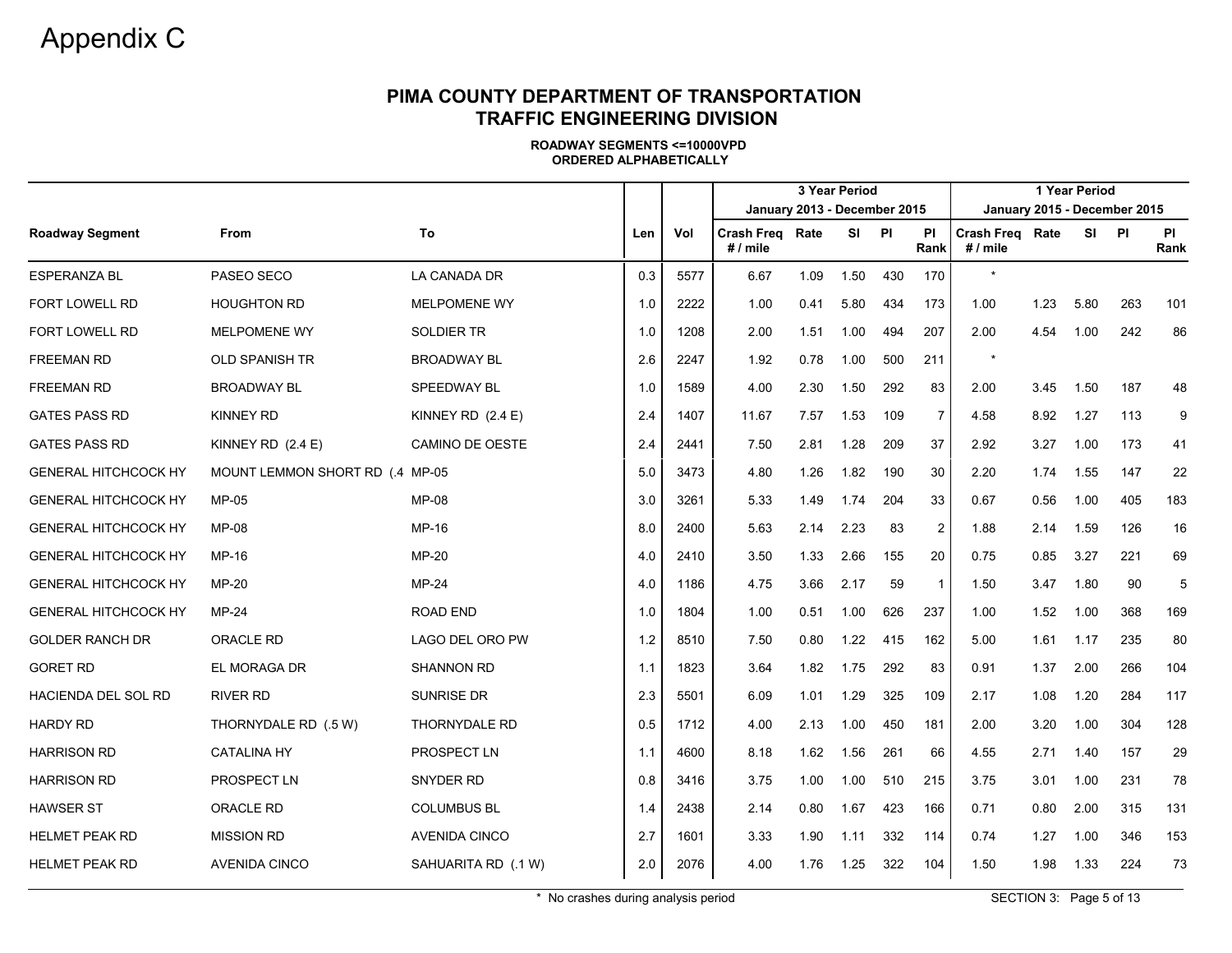|                         |                               |                            |     |      | 3 Year Period<br>January 2013 - December 2015 |       |      |     |                   |                               |       | 1 Year Period |                              |                   |
|-------------------------|-------------------------------|----------------------------|-----|------|-----------------------------------------------|-------|------|-----|-------------------|-------------------------------|-------|---------------|------------------------------|-------------------|
|                         |                               |                            |     |      |                                               |       |      |     |                   |                               |       |               | January 2015 - December 2015 |                   |
| <b>Roadway Segment</b>  | <b>From</b>                   | To                         | Len | Vol  | <b>Crash Freg Rate</b><br># / mile            |       | SI   | PI  | <b>PI</b><br>Rank | Crash Freg Rate<br>$# /$ mile |       | SI PI         |                              | <b>PI</b><br>Rank |
| <b>HIGHWAY DR</b>       | <b>WETMORE RD</b>             | <b>RUTHRAUFF RD</b>        | 0.6 | 3865 | 8.33                                          | 1.97  | 1.40 | 312 | 95                | 1.67                          | 1.18  | 1.00          | 397                          | 178               |
| <b>HIGHWAY DR</b>       | <b>CURTIS RD</b>              | <b>CAMINO DE LA TIERRA</b> | 0.3 | 3921 | 13.33                                         | 3.11  | 2.45 | 189 | 29                | 6.67                          | 4.66  | 3.90          | 113                          | 9                 |
| <b>HOUGHTON RD</b>      | <b>CAMINO DEL TORO</b>        | <b>SAHUARITA RD</b>        | 1.0 | 3326 | 6.00                                          | 1.65  | 1.17 | 379 | 140               | 3.00                          | 2.47  | 1.33          | 202                          | 57                |
| <b>HOUGHTON RD</b>      | <b>FLINTLOCK TR</b>           | <b>FORT LOWELL RD</b>      | 0.7 | 6179 | 4.29                                          | 0.63  | 1.00 | 567 | 228               |                               |       |               |                              |                   |
| <b>HOUGHTON RD</b>      | FORT LOWELL RD                | PRINCE RD                  | 0.5 | 3822 | 6.00                                          | 1.43  | 1.00 | 479 | 197               | 4.00                          | 2.87  | 1.00          | 271                          | 106               |
| <b>HOUGHTON RD</b>      | <b>PRINCE RD</b>              | <b>CATALINA HY</b>         | 0.4 | 2460 | 2.50                                          | 0.93  | 2.00 | 410 | 160               | $\star$                       |       |               |                              |                   |
| <b>HOUGHTON RD</b>      | <b>CATALINA HY</b>            | <b>SNYDER RD</b>           | 1.1 | 3045 | 5.45                                          | 1.64  | 1.00 | 397 | 154               | 1.82                          | 1.64  | 1.00          | 319                          | 137               |
| INA RD                  | ARTESIANO RD (.2 W)           | <b>WADE RD</b>             | 0.7 | 360  | 2.86                                          | 7.25  | 3.40 | 202 | 32                |                               |       |               |                              |                   |
| <b>INA RD</b>           | <b>WADE RD</b>                | SILVERBELL RD (.1W)        | 1.4 | 6683 | 12.14                                         | 1.66  | 1.74 | 186 | 28                | 5.71                          | 2.34  | 1.38          | 154                          | 25                |
| <b>INA RD</b>           | <b>SKYLINE DR</b>             | <b>CAMPBELL AV</b>         | 1.4 | 2090 | 2.14                                          | 0.94  | 1.00 | 520 | 218               |                               |       |               |                              |                   |
| <b>IRONWOOD HILL DR</b> | <b>CAMINO DE OESTE</b>        | <b>SHANNON RD</b>          | 2.0 | 3177 | 6.00                                          | 1.72  | 1.57 | 218 | 40                | 3.50                          | 3.02  | 1.14          | 178                          | 45                |
| <b>IRVINGTON RD</b>     | <b>SUNSET BL</b>              | <b>JOSEPH AV</b>           | 0.9 | 5272 | 4.44                                          | 0.77  | 1.25 | 484 | 200               | 1.11                          | 0.58  | 2.00          | 332                          | 144               |
| <b>IRVINGTON RD</b>     | <b>JOSEPH AV</b>              | <b>CAMINO DE OESTE</b>     | 0.4 | 7407 | 17.50                                         | 2.16  | 1.14 | 335 | 116               | 5.00                          | 1.85  | 1.50          | 237                          | 81                |
| <b>IRVINGTON RD</b>     | CAMINO DE OESTE               | <b>CARDINAL AV</b>         | 2.0 | 6120 | 6.50                                          | 0.97  | 1.31 | 338 | 120               | 3.00                          | 1.34  | 1.33          | 215                          | 67                |
| <b>IRVINGTON RD</b>     | <b>CARDINAL AV</b>            | <b>MISSION RD</b>          | 1.3 | 9668 | 6.92                                          | 0.65  | 2.09 | 299 | 88                | 2.31                          | 0.65  | 2.00          | 248                          | 88                |
| <b>JOSEPH AV</b>        | <b>BILBY RD</b>               | <b>IRVINGTON RD</b>        | 1.5 | 4633 | 6.67                                          | 1.31  | 1.50 | 275 | 75                | 3.33                          | 1.97  | 1.60          | 160                          | 32                |
| <b>KINNEY RD</b>        | <b>BOPP RD</b>                | <b>TUCSON ESTATES PKWY</b> | 1.2 | 8053 | 5.00                                          | 0.57  | 1.17 | 497 | 210               | 1.67                          | 0.57  | 1.00          | 403                          | 180               |
| <b>KINNEY RD</b>        | <b>TUCSON ESTATES PW</b>      | <b>GATES PASS RD</b>       | 3.3 | 2474 | 6.97                                          | 2.57  | 1.89 | 106 | 6                 | 3.64                          | 4.03  | 1.65          | 76                           | $\overline{2}$    |
| <b>KINNEY RD</b>        | <b>GATES PASS RD</b>          | MILE WIDE RD               | 3.6 | 2473 | 5.00                                          | 1.85  | 1.33 | 228 | 42                | 2.22                          | 2.46  | 1.50          | 124                          | 15                |
| <b>KOLB RD</b>          | SNYDER RD                     | <b>SUNRISE DR</b>          | 1.0 | 643  | 10.00                                         | 14.20 | 1.78 | 131 | 13                | 5.00                          | 21.30 | 1.40          | 112                          | 8                 |
| <b>KOLB RD</b>          | <b>SUNRISE DR</b>             | <b>VENTANA HEIGHTS PL</b>  | 1.6 | 7046 | 5.00                                          | 0.65  | 1.85 | 333 | 115               | 0.63                          | 0.24  | 1.00          | 468                          | 199               |
| LA CANADA DR            | <b>MISSION-TWIN BUTTES RD</b> | <b>CONTINENTAL RD</b>      | 0.8 | 2891 | 5.00                                          | 1.58  | 1.50 | 343 | 126               |                               |       |               |                              |                   |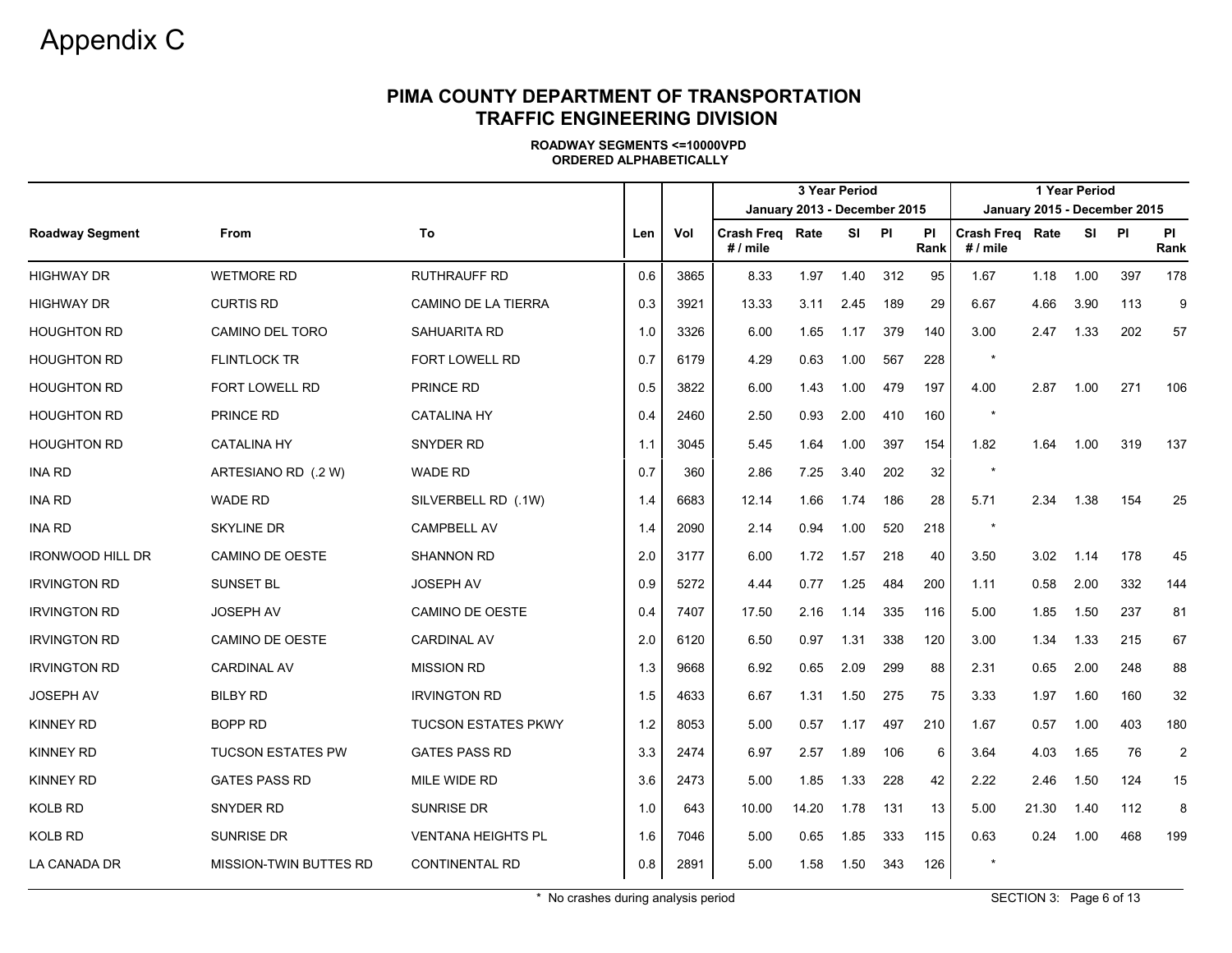|                        |                        |                         |     |      |                                    |                              | 3 Year Period |     |            |                             |      | 1 Year Period |                              |                   |
|------------------------|------------------------|-------------------------|-----|------|------------------------------------|------------------------------|---------------|-----|------------|-----------------------------|------|---------------|------------------------------|-------------------|
|                        |                        |                         |     |      |                                    | January 2013 - December 2015 |               |     |            |                             |      |               | January 2015 - December 2015 |                   |
| <b>Roadway Segment</b> | <b>From</b>            | To                      | Len | Vol  | <b>Crash Freg Rate</b><br># / mile |                              | SI PI         |     | ΡI<br>Rank | Crash Freg Rate<br># / mile |      | SI.           | PI                           | <b>PI</b><br>Rank |
| LA CHOLLA BL           | <b>GARDNER LN</b>      | <b>RUTHRAUFF RD</b>     | 0.9 | 7311 | 26.67                              | 3.33                         | 1.33          | 166 | 22         | 10.00                       | 3.75 | 1.33          | 116                          | 13                |
| LA CHOLLA BL           | <b>OVERTON RD</b>      | LAMBERT LN (.5S)        | 1.0 | 9530 | 5.00                               | 0.48                         | 1.40          | 465 | 189        | 3.00                        | 0.86 | 1.67          | 262                          | 100               |
| LAGO DEL ORO PW        | <b>GOLDER RANCH DR</b> | EDWIN RD (.03 N)        | 3.3 | 4361 | 1.52                               | 0.32                         | 1.40          | 485 | 203        | 0.61                        | 0.38 | 1.00          | 418                          | 186               |
| <b>LAMBERT LN</b>      | CAMINO DE OESTE        | <b>THORNYDALE RD</b>    | 1.0 | 934  | $\star$                            |                              |               |     |            | $\star$                     |      |               |                              |                   |
| <b>LAMBERT LN</b>      | THORNYDALE RD          | <b>SHANNON RD</b>       | 1.0 | 5006 | 8.00                               | 1.46                         | 1.85          | 247 | 56         | 3.00                        | 1.64 | 1.33          | 239                          | 83                |
| <b>LAMBERT LN</b>      | <b>SHANNON RD</b>      | LA CHOLLA BL (.5W)      | 0.5 | 6959 | $\star$                            |                              |               |     |            | $\star$                     |      |               |                              |                   |
| LINDA VISTA BL         | HARTMAN LN (.75W)      | <b>HARTMAN LN</b>       | 0.8 | 7082 | 8.75                               | 1.13                         | 1.29          | 375 | 139        | 2.50                        | 0.97 | 1.00          | 371                          | 170               |
| <b>LINDA VISTA BL</b>  | <b>HARTMAN LN</b>      | CAMINO DE OESTE         | 1.0 | 7767 | 15.00                              | 1.76                         | 2.04          | 145 | 16         | 6.00                        | 2.12 | 2.30          | 107                          | $\overline{7}$    |
| LOS REALES RD          | SORREL LN              | <b>CARDINAL AV</b>      | 1.0 | 8708 | 18.00                              | 1.89                         | 1.17          | 266 | 70         | 4.00                        | 1.26 | 1.25          | 268                          | 105               |
| LOS REALES RD          | <b>CARDINAL AV</b>     | <b>MISSION RD</b>       | 0.6 | 8229 | 10.00                              | 1.11                         | 1.17          | 422 | 165        | $\star$                     |      |               |                              |                   |
| LOS REALES RD          | ALVERNON WY            | <b>CRAYCROFT RD</b>     | 2.0 | 5606 | 3.00                               | 0.49                         | 1.33          | 457 | 186        | 0.50                        | 0.24 | 2.00          | 358                          | 166               |
| <b>MAGEE RD</b>        | CAMINO DE OESTE        | <b>THORNYDALE RD</b>    | 0.9 | 4000 | 6.67                               | 1.52                         | 2.13          | 235 | 46         | 1.11                        | 0.76 | 2.00          | 317                          | 133               |
| <b>MAGEE RD</b>        | <b>THORNYDALE RD</b>   | <b>CORTARO FARMS RD</b> | 0.9 | 8455 | 7.78                               | 0.84                         | 1.43          | 372 | 137        | 1.11                        | 0.36 | 2.00          | 353                          | 163               |
| <b>MANVILLE RD</b>     | ANWAY RD               | <b>RESERVATION RD</b>   | 2.5 | 932  | 0.40                               | 0.39                         | 1.00          | 639 | 239        | $\star$                     |      |               |                              |                   |
| <b>MANVILLE RD</b>     | <b>RESERVATION RD</b>  | SANDARIO RD             | 3.5 | 1045 | 1.71                               | 1.50                         | 1.33          | 347 | 128        | 0.86                        | 2.25 | 1.00          | 254                          | 95                |
| <b>MARK RD</b>         | LOS REALES RD          | <b>VALENCIA RD</b>      | 1.0 | 1826 | 6.00                               | 3.00                         | 1.50          | 235 | 46         | 2.00                        | 3.00 | 1.50          | 201                          | 56                |
| <b>MARK RD</b>         | <b>VALENCIA RD</b>     | <b>BILBY RD</b>         | 0.5 | 4879 | 10.00                              | 1.87                         | 1.40          | 322 | 104        | 2.00                        | 1.12 | 2.00          | 293                          | 123               |
| <b>MELPOMENE WY</b>    | FORT LOWELL RD         | PRINCE RD               | 0.5 | 1635 | 2.00                               | 1.12                         | 2.00          | 387 | 148        | 2.00                        | 3.35 | 2.00          | 190                          | 50                |
| <b>MELPOMENE WY</b>    | PRINCE RD              | <b>CATALINA HY</b>      | 1.5 | 2733 | 1.33                               | 0.45                         | 1.50          | 513 | 216        | $\star$                     |      |               |                              |                   |
| <b>MEREDITH BL</b>     | INA RD $(.1 N)$        | HANCOCK AV (.1 N)       | 0.9 | 2700 | 5.56                               | 1.88                         | 1.40          | 321 | 103        | 4.44                        | 4.51 | 1.25          | 165                          | 35                |
| MILE WIDE RD           | RESERVATION RD (.5 E)  | <b>SANDARIO RD</b>      | 3.0 | 105  | $\star$                            |                              |               |     |            | $\star$                     |      |               |                              |                   |
| MILE WIDE RD           | SANDARIO RD            | <b>KINNEY RD</b>        | 2.0 | 1480 | 0.50                               | 0.31                         | 1.00          | 650 | 240        |                             |      |               |                              |                   |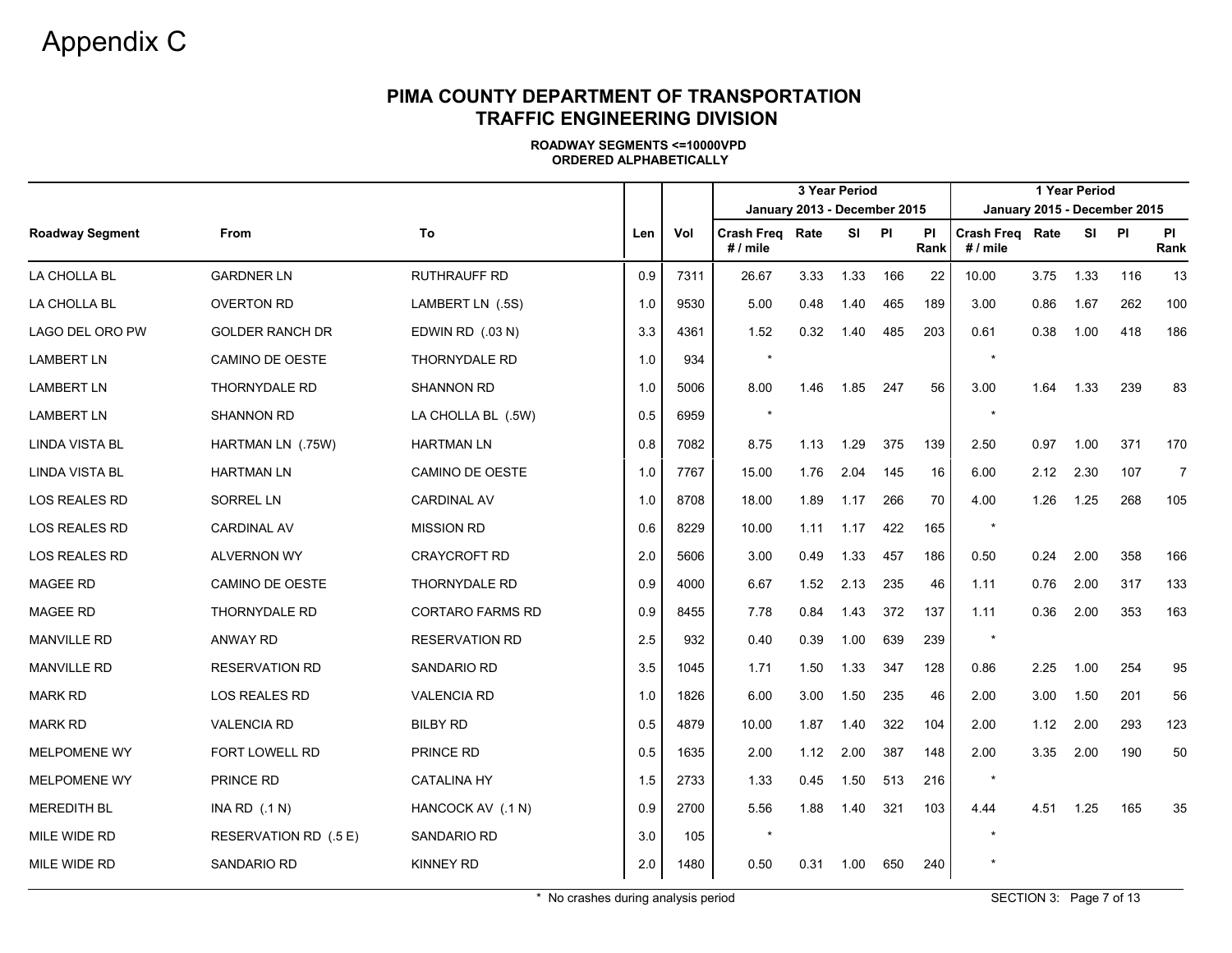|                        |                         |                         |     |      |                               |      | 3 Year Period |     |                   |                               |      | 1 Year Period |                              |                   |
|------------------------|-------------------------|-------------------------|-----|------|-------------------------------|------|---------------|-----|-------------------|-------------------------------|------|---------------|------------------------------|-------------------|
|                        |                         |                         |     |      | January 2013 - December 2015  |      |               |     |                   |                               |      |               | January 2015 - December 2015 |                   |
| <b>Roadway Segment</b> | <b>From</b>             | To                      | Len | Vol  | Crash Freq Rate<br>$# /$ mile |      | SI PI         |     | <b>PI</b><br>Rank | Crash Freq Rate<br>$# /$ mile |      |               | SI PI                        | <b>PI</b><br>Rank |
| <b>MISSION RD</b>      | <b>DUVAL MINE RD</b>    | MCGEE RANCH RD          | 2.8 | 483  | 0.36                          | 0.68 | 2.00          | 447 | 180               | $\star$                       |      |               |                              |                   |
| <b>MISSION RD</b>      | <b>MCGEE RANCH RD</b>   | <b>HELMET PEAK RD</b>   | 4.7 | 442  | 0.43                          | 0.88 | 1.00          | 554 | 225               | 0.43                          | 2.64 | 1.00          | 277                          | 111               |
| <b>MISSION RD</b>      | <b>HELMET PEAK RD</b>   | PIMA MINE RD            | 3.8 | 960  | 2.37                          | 2.25 | 2.29          | 143 | 15                | 0.53                          | 1.50 | 1.50          | 259                          | 97                |
| <b>MISSION RD</b>      | PIMA MINE RD            | <b>SAN XAVIER RD</b>    | 8.5 | 706  | 0.12                          | 0.15 | 1.00          | 662 | 245               | 0.12                          | 0.46 | 1.00          | 452                          | 195               |
| <b>MISSION RD</b>      | SAN XAVIER RD           | LOS REALES RD           | 0.9 | 3486 | 1.11                          | 0.29 | 1.00          | 651 | 241               |                               |      |               |                              |                   |
| <b>MISSION RD</b>      | LOS REALES RD           | <b>VALENCIA RD</b>      | 1.0 | 7647 |                               |      |               |     |                   |                               |      |               |                              |                   |
| <b>MISSION RD</b>      | <b>VALENCIA RD</b>      | <b>DREXEL RD</b>        | 1.0 | 8296 |                               |      |               |     |                   |                               |      |               |                              |                   |
| <b>MONA LISA RD</b>    | ORANGE GROVE RD         | <b>INA RD</b>           | 1.0 | 2400 |                               |      |               |     |                   |                               |      |               |                              |                   |
| <b>MONA LISA RD</b>    | <b>INA RD</b>           | CROWN KING DR           | 0.3 | 5700 | 10.00                         | 1.60 | 1.33          | 403 | 156               | 6.67                          | 3.20 | 1.50          | 193                          | 51                |
| <b>MONA LISA RD</b>    | <b>CROWN KING DR</b>    | <b>MAGEE RD</b>         | 0.4 | 3552 | 2.50                          | 0.64 | 2.00          | 450 | 181               |                               |      |               |                              |                   |
| <b>NOGALES HY</b>      | PIMA MINE RD            | <b>LUMBER ST</b>        | 2.5 | 5684 | 5.20                          | 0.84 | 1.68          | 285 | 80                | 2.00                          | 0.96 | 1.40          | 255                          | 96                |
| <b>NOGALES HY</b>      | HUGHES ACCESS RD        | <b>HERMANS RD</b>       | 1.0 | 9872 | 3.00                          | 0.28 | 3.27          | 412 | 161               |                               |      |               |                              |                   |
| OLD NOGALES HY         | <b>SUMMIT ST</b>        | <b>NOGALES HY</b>       | 0.8 | 4824 | 16.25                         | 3.08 | 1.08          | 262 | 68                | 3.75                          | 2.13 | 1.00          | 260                          | 99                |
| <b>OLD SPANISH TR</b>  | COLOSSAL CAVE RD        | <b>CAMINO LOMA ALTA</b> | 3.8 | 1373 | 1.05                          | 0.70 | 1.00          | 533 | 220               |                               |      |               |                              |                   |
| <b>OLD SPANISH TR</b>  | <b>CAMINO LOMA ALTA</b> | <b>IRVINGTON RD</b>     | 5.9 | 4765 | 3.22                          | 0.62 | 1.77          | 285 | 80                | 1.02                          | 0.58 | 1.50          | 249                          | 90                |
| OLD SPANISH TR         | <b>IRVINGTON RD</b>     | <b>FREEMAN RD</b>       | 1.4 | 6535 | 7.14                          | 1.00 | 1.30          | 357 | 135               | 2.86                          | 1.20 | 1.25          | 276                          | 110               |
| <b>OLD SPANISH TR</b>  | <b>FREEMAN RD</b>       | <b>MELPOMENE WY</b>     | 1.5 | 3268 | 0.67                          | 0.19 | 2.00          | 500 | 211               |                               |      |               |                              |                   |
| <b>OLDFATHER DR</b>    | INA RD $(.1 N)$         | <b>MAGEE RD</b>         | 0.9 | 7000 | 11.11                         | 1.45 | 1.30          | 324 | 108               | 4.44                          | 1.74 | 1.25          | 233                          | 79                |
| <b>OLDFATHER DR</b>    | <b>MAGEE RD</b>         | <b>CORTARO FARMS RD</b> | 0.5 | 4900 | 6.00                          | 1.12 | 1.33          | 437 | 175               | $\star$                       |      |               |                              |                   |
| <b>OVERTON RD</b>      | <b>THORNYDALE RD</b>    | <b>SHANNON RD</b>       | 1.0 | 8032 | 3.00                          | 0.34 | 1.33          | 539 | 223               | 2.00                          | 0.68 | 1.50          | 323                          | 139               |
| <b>OVERTON RD</b>      | <b>SHANNON RD</b>       | LA CHOLLA BL            | 1.0 | 8884 | 9.00                          | 0.93 | 1.22          | 400 | 155               | 4.00                          | 1.23 | 1.50          | 222                          | 70                |
| <b>OVERTON RD</b>      | LA CHOLLA BL            | LA CANADA DR            | 1.2 | 6239 | 2.50                          | 0.37 | 1.00          | 597 | 232               | 0.83                          | 0.37 | 1.00          | 461                          | 197               |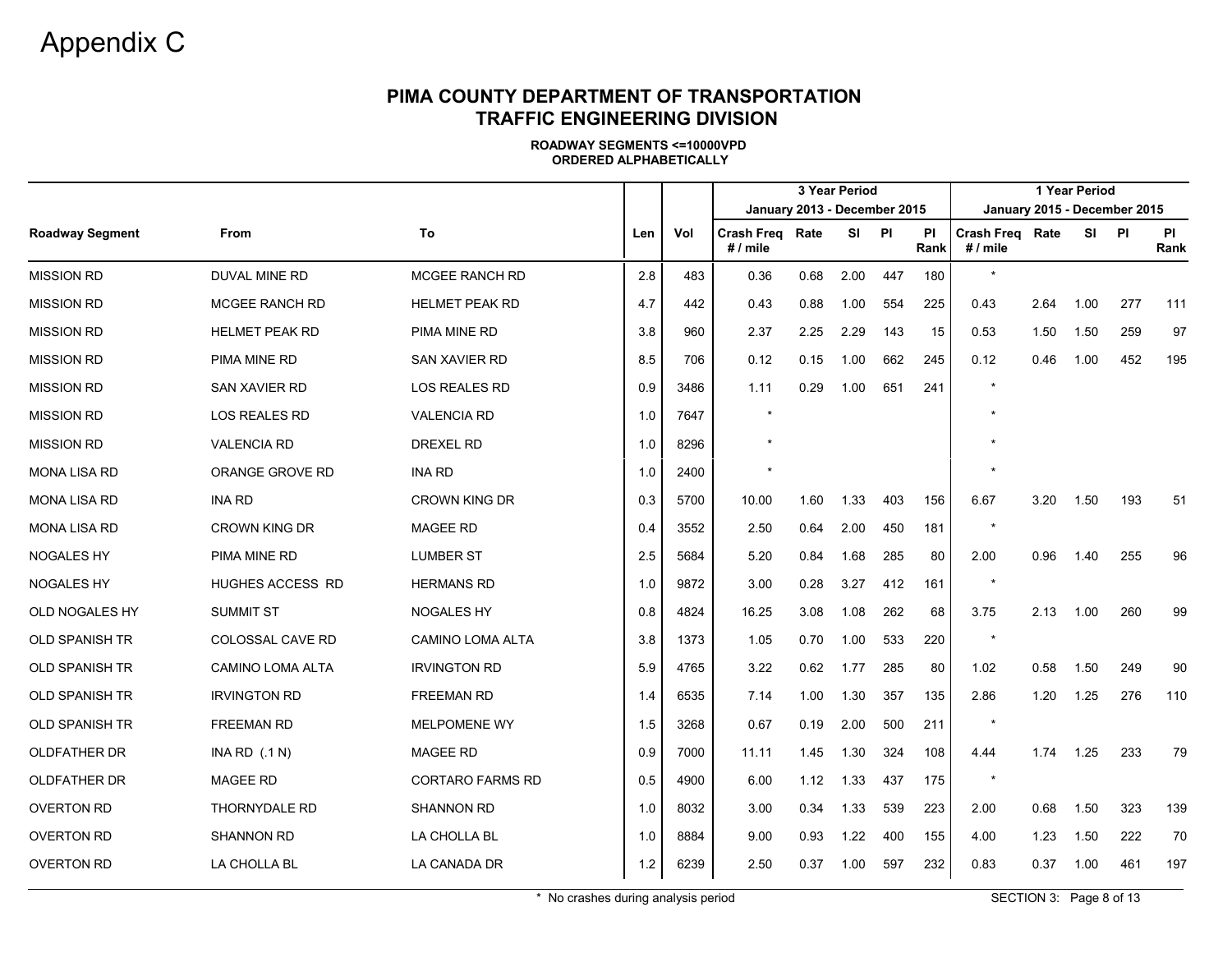|                        |                                  |                          |     |      | 3 Year Period                 |      |       |     |                   |                                      |      | 1 Year Period |                              |            |
|------------------------|----------------------------------|--------------------------|-----|------|-------------------------------|------|-------|-----|-------------------|--------------------------------------|------|---------------|------------------------------|------------|
|                        |                                  |                          |     |      | January 2013 - December 2015  |      |       |     |                   |                                      |      |               | January 2015 - December 2015 |            |
| <b>Roadway Segment</b> | <b>From</b>                      | To                       | Len | Vol  | Crash Freq Rate<br>$# /$ mile |      | SI PI |     | <b>PI</b><br>Rank | <b>Crash Freg Rate</b><br>$# /$ mile |      | SI PI         |                              | PI<br>Rank |
| PASEO DEL NORTE        | <b>CHAPALA DR</b>                | <b>MAGEE RD</b>          | 0.5 | 2592 | 2.00                          | 0.70 | 1.00  | 601 | 233               | 2.00                                 | 2.11 | 1.00          | 341                          | 149        |
| PICTURE ROCKS RD       | <b>SANDARIO RD</b>               | MONUMENT BOUNDARY (WEST) | 3.0 | 6200 | 11.67                         | 1.72 | 1.45  | 204 | 33                | 3.33                                 | 1.47 | 1.58          | 164                          | 34         |
| PICTURE ROCKS RD       | MONUMENT BOUNDARY (EAST) WADE RD |                          | 0.6 | 7600 | 35.00                         | 4.21 | 1.51  | 125 | 11                | 8.33                                 | 3.00 | 1.20          | 189                          | 49         |
| PISTOL HILL RD         | <b>COLOSSAL CAVE RD</b>          | <b>OLD SPANISH TR</b>    | 2.0 | 452  | 0.50                          | 1.01 | 1.00  | 555 | 226               | 0.50                                 | 3.03 | 1.00          | 307                          | 129        |
| PONTATOC RD            | RIVER RD                         | <b>VALLEY VIEW RD</b>    | 1.2 | 3275 | 0.83                          | 0.23 | 1.00  | 656 | 242               | $\star$                              |      |               |                              |            |
| PONTATOC RD            | <b>VALLEY VIEW RD</b>            | <b>SUNRISE DR</b>        | 0.9 | 2693 | 3.33                          | 1.13 | 1.33  | 434 | 173               | 1.11                                 | 1.13 | 1.00          | 401                          | 179        |
| PONTATOC RD            | <b>SUNRISE DR</b>                | SKYLINE DR               | 1.0 | 1102 | $\star$                       |      |       |     |                   |                                      |      |               |                              |            |
| PRINCE RD              | <b>CATALINA HY</b>               | <b>MELPOMENE WY</b>      | 1.5 | 2433 | 0.67                          | 0.25 | 2.00  | 495 | 208               |                                      |      |               |                              |            |
| <b>REDINGTON RD</b>    | <b>WENTWORTH RD</b>              | REDINGTON VIEW RD (.5 E) | 3.4 | 942  | 1.18                          | 1.14 | 1.00  | 469 | 194               | 0.59                                 | 1.71 | 1.00          | 314                          | 130        |
| ROLLER COASTER RD      | ORACLE JAYNES STATION RD         | <b>LA CANADA DR</b>      | 0.5 | 1585 | 4.00                          | 2.30 | 1.50  | 341 | 125               |                                      |      |               |                              |            |
| ROLLER COASTER RD      | LA CANADA DR                     | <b>ORACLE RD</b>         | 1.3 | 996  | 7.69                          | 7.05 | 2.54  | 84  | $\overline{4}$    | 0.77                                 | 2.12 | 1.00          | 340                          | 147        |
| ROMERO RD              | ROGER RD                         | <b>WETMORE RD</b>        | 0.5 | 9535 | 8.00                          | 0.77 | 1.75  | 395 | 151               | 2.00                                 | 0.57 | 1.00          | 442                          | 191        |
| <b>RUDASILL RD</b>     | <b>ORACLE RD</b>                 | <b>FIRST AV</b>          | 0.9 | 2194 | 6.67                          | 2.77 | 2.60  | 155 | 20                | 2.22                                 | 2.77 | 3.40          | 147                          | 22         |
| SABINO CANYON RD       | SNYDER RD                        | <b>SUNRISE DR</b>        | 1.0 | 7237 | 5.00                          | 0.63 | 1.40  | 451 | 183               | 2.00                                 | 0.76 | 1.50          | 317                          | 133        |
| SABINO CANYON RD       | SUNRISE DR                       | SUNRISE DR (.5 N)        | 0.5 | 4836 | 2.00                          | 0.38 | 2.00  | 482 | 199               | $\star$                              |      |               |                              |            |
| SAHUARITA RD           | SANTA RITA RD (.75E)             | <b>ALVERNON WY</b>       | 1.3 | 6682 | 6.15                          | 0.84 | 1.73  | 320 | 101               | 3.85                                 | 1.58 | 1.96          | 170                          | 39         |
| SAHUARITA RD           | <b>ALVERNON WY</b>               | <b>HOUGHTON RD</b>       | 8.1 | 7463 | 3.46                          | 0.42 | 1.56  | 320 | 101               | 1.23                                 | 0.45 | 1.50          | 249                          | 90         |
| SAHUARITA RD           | <b>HOUGHTON RD</b>               | <b>MELPOMENE WY</b>      | 1.0 | 5442 | 1.00                          | 0.17 | 2.00  | 501 | 214               | $\star$                              |      |               |                              |            |
| SAHUARITA RD           | <b>MELPOMENE WY</b>              | MOUNTAIN VIEW-SONOITA HY | 4.9 | 4152 | 2.65                          | 0.58 | 1.75  | 313 | 97                | 0.82                                 | 0.54 | 1.25          | 327                          | 143        |
| SAN JOAQUIN RD         | AJO WY                           | BOPP RD                  | 2.3 | 2110 | 4.35                          | 1.88 | 1.98  | 184 | 27                | 1.74                                 | 2.26 | 1.25          | 211                          | 63         |
| SAN JOAQUIN RD         | BOPP RD                          | CALLE ANASAZI (.9 N)     | 2.9 | 2038 | 0.34                          | 0.15 | 1.00  | 661 | 244               | 0.34                                 | 0.46 | 1.00          | 451                          | 194        |
| <b>SANDARIO RD</b>     | AJO WY                           | SAN JOAQUIN RD           | 8.3 | 1406 | 1.08                          | 0.70 | 1.33  | 395 | 151               | 0.36                                 | 0.70 | 1.67          | 273                          | 108        |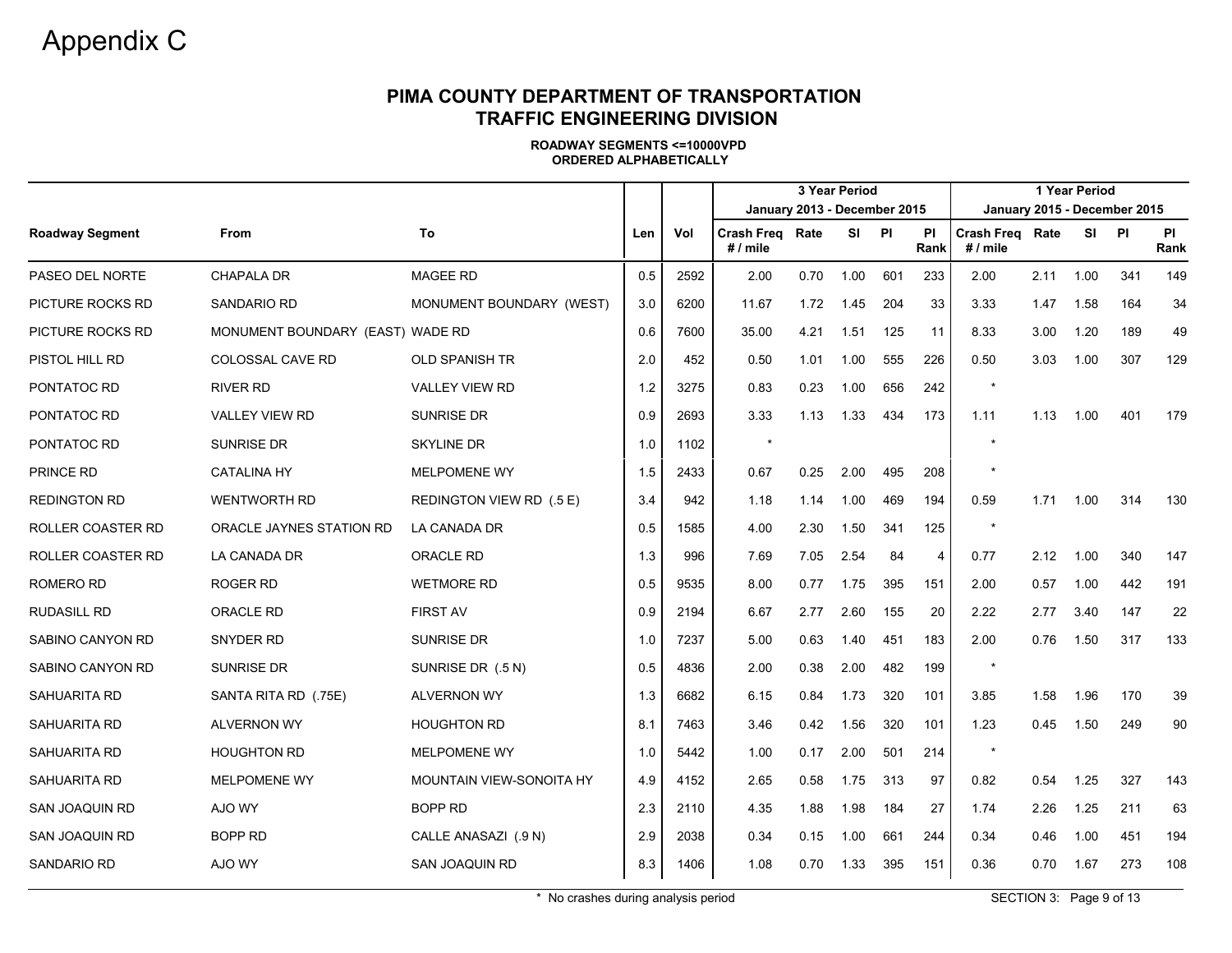|                        |                              |                     |     |      |                                                                    |      | 3 Year Period |      |                   |                               |      | 1 Year Period |                                   |                   |
|------------------------|------------------------------|---------------------|-----|------|--------------------------------------------------------------------|------|---------------|------|-------------------|-------------------------------|------|---------------|-----------------------------------|-------------------|
| <b>Roadway Segment</b> | <b>From</b>                  | To                  | Len | Vol  | January 2013 - December 2015<br><b>Crash Freg Rate</b><br># / mile |      | <b>SI</b>     | - PI | <b>PI</b><br>Rank | Crash Freg Rate<br>$# /$ mile |      | <b>SI</b>     | January 2015 - December 2015<br>P | <b>PI</b><br>Rank |
| SANDARIO RD            | SAN JOAQUIN RD               | MILE WIDE RD        | 1.1 | 1465 | 3.64                                                               | 2.27 | 2.20          | 219  | 41                | 2.73                          | 5.10 | 1.00          | 200                               | 55                |
| <b>SANDARIO RD</b>     | MILE WIDE RD                 | <b>MANVILLE RD</b>  | 3.0 | 1133 | 2.33                                                               | 1.88 | 1.57          | 251  | 59                | 0.67                          | 1.61 | 2.00          | 213                               | 65                |
| <b>SANDARIO RD</b>     | <b>MANVILLE RD</b>           | <b>RUDASILL RD</b>  | 1.5 | 3109 | 2.67                                                               | 0.78 | 2.45          | 337  | 119               | 1.33                          | 1.17 | 1.00          | 357                               | 164               |
| <b>SANDARIO RD</b>     | <b>RUDASILL RD</b>           | PICTURE ROCKS RD    | 1.0 | 4356 | 11.00                                                              | 2.31 | 1.45          | 210  | 38                | 4.00                          | 2.52 | 1.50          | 153                               | 24                |
| <b>SANDARIO RD</b>     | PICTURE ROCKS RD             | <b>INA RD</b>       | 0.5 | 5020 | 8.00                                                               | 1.46 | 1.25          | 415  | 162               | 4.00                          | 2.18 | 1.50          | 225                               | 75                |
| <b>SANDARIO RD</b>     | <b>INA RD</b>                | <b>EMIGH RD</b>     | 1.9 | 4310 | 4.74                                                               | 1.00 | 1.33          | 349  | 130               | 1.05                          | 0.67 | 1.50          | 324                               | 141               |
| <b>SHANNON RD</b>      | RIVER RD (.01 N)             | ORANGE GROVE RD     | 0.9 | 5706 | 5.56                                                               | 0.89 | 1.00          | 484  | 200               | 1.11                          | 0.53 | 1.00          | 450                               | 193               |
| <b>SHANNON RD</b>      | ORANGE GROVE RD              | <b>INA RD</b>       | 1.0 | 6822 | 4.00                                                               | 0.54 | 1.50          | 456  | 185               | 1.00                          | 0.40 | 2.00          | 348                               | 157               |
| <b>SHANNON RD</b>      | <b>MAGEE RD</b>              | <b>OVERTON RD</b>   | 1.3 | 7906 | 16.92                                                              | 1.95 | 1.27          | 233  | 45                | 2.31                          | 0.80 | 1.00          | 347                               | 156               |
| <b>SHANNON RD</b>      | OVERTON RD                   | <b>LAMBERT LN</b>   | 1.5 | 7658 | 9.33                                                               | 1.11 | 1.70          | 241  | 51                | 2.00                          | 0.72 | 1.67          | 272                               | 107               |
| SIERRITA MOUNTAIN RD   | <b>DIAMOND BELL RANCH RD</b> | <b>HILLTOP RD</b>   | 4.1 | 1482 | 2.44                                                               | 1.50 | 1.20          | 339  | 122               | 0.98                          | 1.80 | 1.25          | 229                               | 77                |
| SIERRITA MOUNTAIN RD   | <b>HILLTOP RD</b>            | AJO WY              | 3.5 | 2948 | 3.14                                                               | 0.97 | 1.71          | 277  | 76                | 1.14                          | 1.06 | 2.45          | 194                               | 52                |
| SILVERBELL RD          | <b>COCIO RD</b>              | <b>TRICO RD</b>     | 3.0 | 724  | 0.67                                                               | 0.84 | 1.50          | 460  | 187               | 0.67                          | 2.52 | 1.50          | 210                               | 61                |
| SILVERBELL RD          | <b>TRICO RD</b>              | LUCKETT RD (.6E)    | 2.9 | 833  | 3.79                                                               | 4.16 | 1.64          | 153  | 19                | 1.03                          | 3.40 | 1.33          | 178                               | 45                |
| <b>SILVERBELL RD</b>   | <b>SWEETWATER DR</b>         | EL CAMINO DEL CERRO | 1.1 | 9197 | $\star$                                                            |      |               |      |                   |                               |      |               |                                   |                   |
| SILVERBELL RD          | SUNSET RD (.4 S)             | SUNSET RD (.17 N)   | 0.5 | 5775 | 6.00                                                               | 0.95 | 1.67          | 403  | 156               |                               |      |               |                                   |                   |
| SILVERBELL RD          | SUNSET RD (.6 N)             | <b>ABINGTON RD</b>  | 1.4 | 9697 | 4.29                                                               | 0.40 | 2.30          | 352  | 132               | 2.14                          | 0.61 | 2.00          | 251                               | 92                |
| <b>SKYLINE DR</b>      | SUNRISE DR                   | <b>ALVERNON WY</b>  | 0.7 | 6633 | 1.43                                                               | 0.20 | 1.00          | 657  | 243               |                               |      |               |                                   |                   |
| <b>SKYLINE DR</b>      | <b>ALVERNON WY</b>           | <b>SWAN RD</b>      | 1.0 | 5717 | 11.00                                                              | 1.76 | 1.45          | 247  | 56                | 3.00                          | 1.44 | 1.33          | 252                               | 93                |
| SNYDER RD              | <b>KOLB RD</b>               | SABINO CANYON RD    | 0.9 | 2778 | 6.67                                                               | 2.19 | 1.33          | 294  | 85                | 2.22                          | 2.19 | 1.50          | 224                               | 73                |
| SNYDER RD              | <b>BEAR CANYON RD</b>        | <b>HARRISON RD</b>  | 0.6 | 1400 | 1.67                                                               | 1.09 | 1.00          | 550  | 224               | 1.67                          | 3.26 | 1.00          | 302                               | 126               |
| SNYDER RD              | HARRISON RD                  | <b>HOUGHTON RD</b>  | 1.0 | 2589 | 2.00                                                               | 0.71 | 3.40          | 380  | 142               | $\star$                       |      |               |                                   |                   |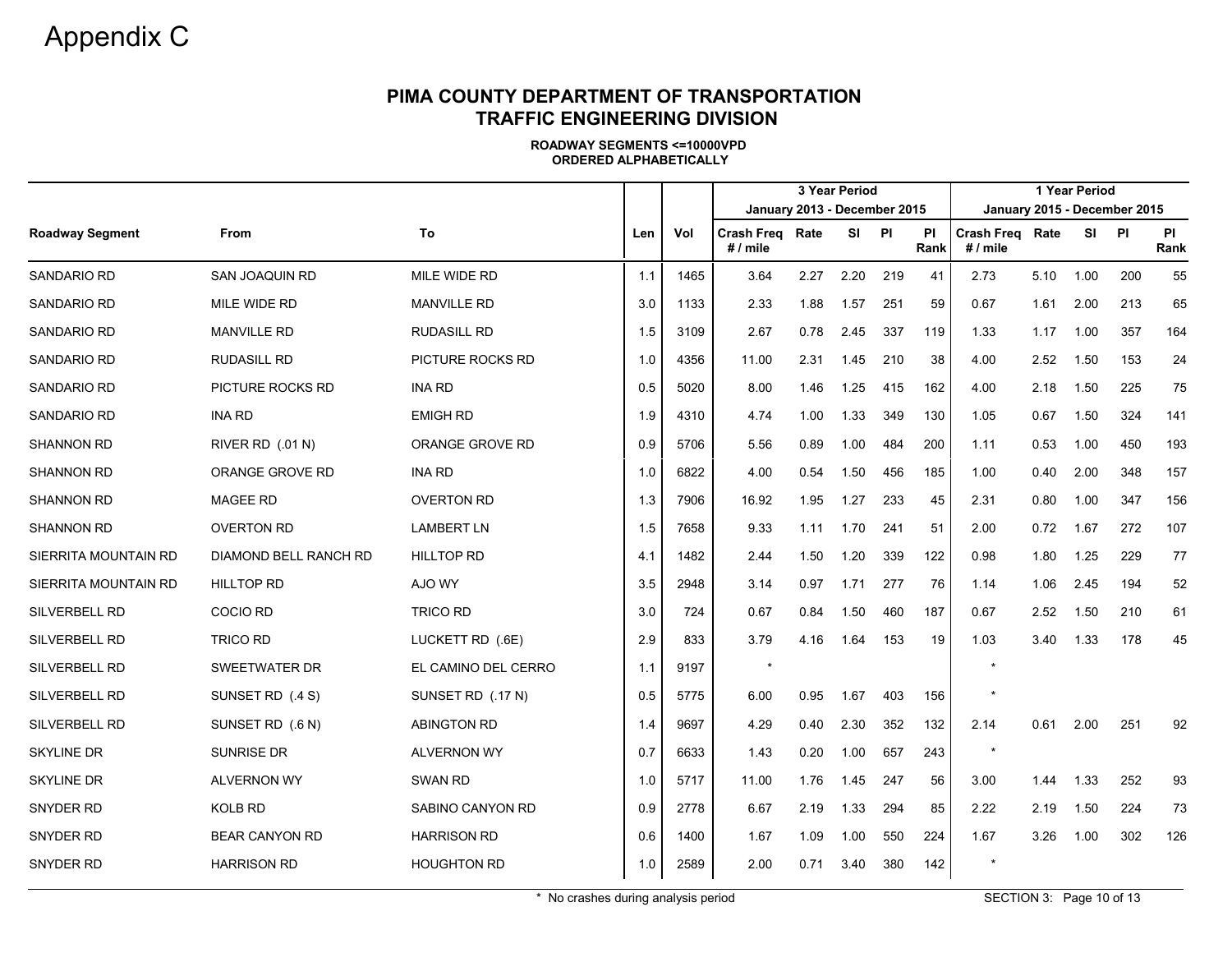|                        |                        |                        |     |      |                                      |      | 3 Year Period |     |                   |                               |      | 1 Year Period |     |                   |
|------------------------|------------------------|------------------------|-----|------|--------------------------------------|------|---------------|-----|-------------------|-------------------------------|------|---------------|-----|-------------------|
|                        |                        |                        |     |      | January 2013 - December 2015         |      |               |     |                   | January 2015 - December 2015  |      |               |     |                   |
| <b>Roadway Segment</b> | From                   | To                     | Len | Vol  | <b>Crash Freg Rate</b><br>$# /$ mile |      | SI PI         |     | <b>PI</b><br>Rank | Crash Freg Rate<br>$# /$ mile |      | SI            | PI  | <b>PI</b><br>Rank |
| SNYDER RD              | <b>HOUGHTON RD</b>     | <b>CATALINA HY</b>     | 1.0 | 761  | 1.00                                 | 1.20 | 1.00          | 537 | 222               | ÷                             |      |               |     |                   |
| SNYDER RD              | <b>CATALINA HY</b>     | <b>SOLDIER TR</b>      | 1.0 | 1601 | $\overline{\phantom{a}}$             |      |               |     |                   | $\star$                       |      |               |     |                   |
| <b>SOLDIER TR</b>      | <b>TANQUE VERDE RD</b> | <b>SNYDER RD</b>       | 3.0 | 3260 | 2.00                                 | 0.56 | 2.93          | 323 | 106               | 0.33                          | 0.28 | 1.00          | 465 | 198               |
| <b>SORREL LN</b>       | <b>TETAKUSIM RD</b>    | <b>LOS REALES RD</b>   | 0.3 | 3700 | 6.67                                 | 1.65 | 1.00          | 485 | 203               | 3.33                          | 2.47 | 1.00          | 323 | 139               |
| SPEEDWAY BL            | CAMINO DE OESTE        | PAINTED HILLS RD       | 1.6 | 2486 | 8.75                                 | 3.21 | 2.11          | 85  | 5                 | 1.88                          | 2.07 | 2.93          | 145 | 21                |
| SPEEDWAY BL            | HOUGHTON RD            | TANQUE VERDE LOOP RD   | 1.0 | 4781 | 3.00                                 | 0.57 | 3.27          | 381 | 144               | $\star$                       |      |               |     |                   |
| SPEEDWAY BL            | TANQUE VERDE LOOP RD   | <b>FREEMAN RD</b>      | 1.0 | 2690 | 2.00                                 | 0.68 | 2.00          | 425 | 167               | 1.00                          | 1.02 | 2.00          | 300 | 125               |
| SPEEDWAY BL            | <b>FREEMAN RD</b>      | <b>WENTWORTH RD</b>    | 1.0 | 1693 | 4.00                                 | 2.16 | 2.45          | 216 | 39                | 1.00                          | 1.62 | 2.00          | 252 | 93                |
| SPEEDWAY BL            | <b>WENTWORTH RD</b>    | WENTWORTH RD (2.0 E)   | 2.0 | 559  | 2.00                                 | 3.27 | 1.75          | 239 | 50                | 1.50                          | 7.35 | 1.67          | 115 | 12                |
| <b>SUNRISE DR</b>      | KOLB RD                | SABINO CANYON RD       | 1.2 | 9102 | 15.00                                | 1.51 | 1.60          | 208 | 36                | 3.33                          | 1.00 | 2.70          | 197 | 54                |
| <b>SUNSET RD</b>       | <b>BLUE BONNET RD</b>  | <b>CAMINO DE OESTE</b> | 1.0 | 943  |                                      |      |               |     |                   |                               |      |               |     |                   |
| SUNSET RD              | CAMINO DE OESTE        | SILVERBELL RD          | 0.6 | 1419 |                                      |      |               |     |                   |                               |      |               |     |                   |
| <b>SWAN RD</b>         | OLD VAIL CONNECTION RD | LOS REALES RD          | 3.0 | 1457 | 2.33                                 | 1.46 | 1.00          | 394 | 150               |                               |      |               |     |                   |
| <b>SWAN RD</b>         | <b>LOS REALES RD</b>   | <b>VALENCIA RD</b>     | 1.0 | 3173 | 4.00                                 | 1.15 | 1.25          | 430 | 170               | 1.00                          | 0.86 | 1.00          | 419 | 187               |
| <b>SWAN RD</b>         | <b>SUNRISE DR</b>      | <b>SKYLINE DR</b>      | 1.0 | 8648 | 20.00                                | 2.11 | 1.25          | 231 | 44                | 7.00                          | 2.22 | 1.14          | 203 | 58                |
| SWEETWATER DR          | SIX BAR SPUR (.2 W)    | CAMINO DE OESTE        | 1.0 | 550  | 3.00                                 | 4.98 | 1.00          | 379 | 140               | 1.00                          | 4.98 | 1.00          | 280 | 114               |
| <b>SWEETWATER DR</b>   | CAMINO DE OESTE        | EL MORAGA DR           | 1.2 | 3363 | 5.00                                 | 1.36 | 2.77          | 230 | 43                | 1.67                          | 1.36 | 3.40          | 209 | 59                |
| SWEETWATER DR          | EL MORAGA DR           | SILVERBELL RD          | 0.7 | 5619 | 5.71                                 | 0.93 | 1.25          | 460 | 187               | 2.86                          | 1.39 | 1.00          | 333 | 145               |
| TANQUE VERDE LOOP RD   | SPEEDWAY BL            | <b>TANQUE VERDE RD</b> | 1.0 | 2831 | 3.00                                 | 0.97 | 1.33          | 455 | 184               | $\star$                       |      |               |     |                   |
| TANQUE VERDE RD        | CONESTOGA AV           | SOLDIER TR             | 0.5 | 8484 | 8.00                                 | 0.86 | 1.25          | 468 | 193               | 2.00                          | 0.65 | 1.00          | 437 | 190               |
| TANQUE VERDE RD        | <b>SOLDIER TR</b>      | <b>WENTWORTH RD</b>    | 1.0 | 6472 | 3.00                                 | 0.42 | 1.00          | 586 | 229               | 1.00                          | 0.42 | 1.00          | 456 | 196               |
| <b>TERRITORY DR</b>    | CRAYCROFT RD           | VIA VELAZQUEZ          | 1.3 | 1723 | 0.77                                 | 0.41 | 2.00          | 477 | 196               | 0.77                          | 1.22 | 2.00          | 283 | 116               |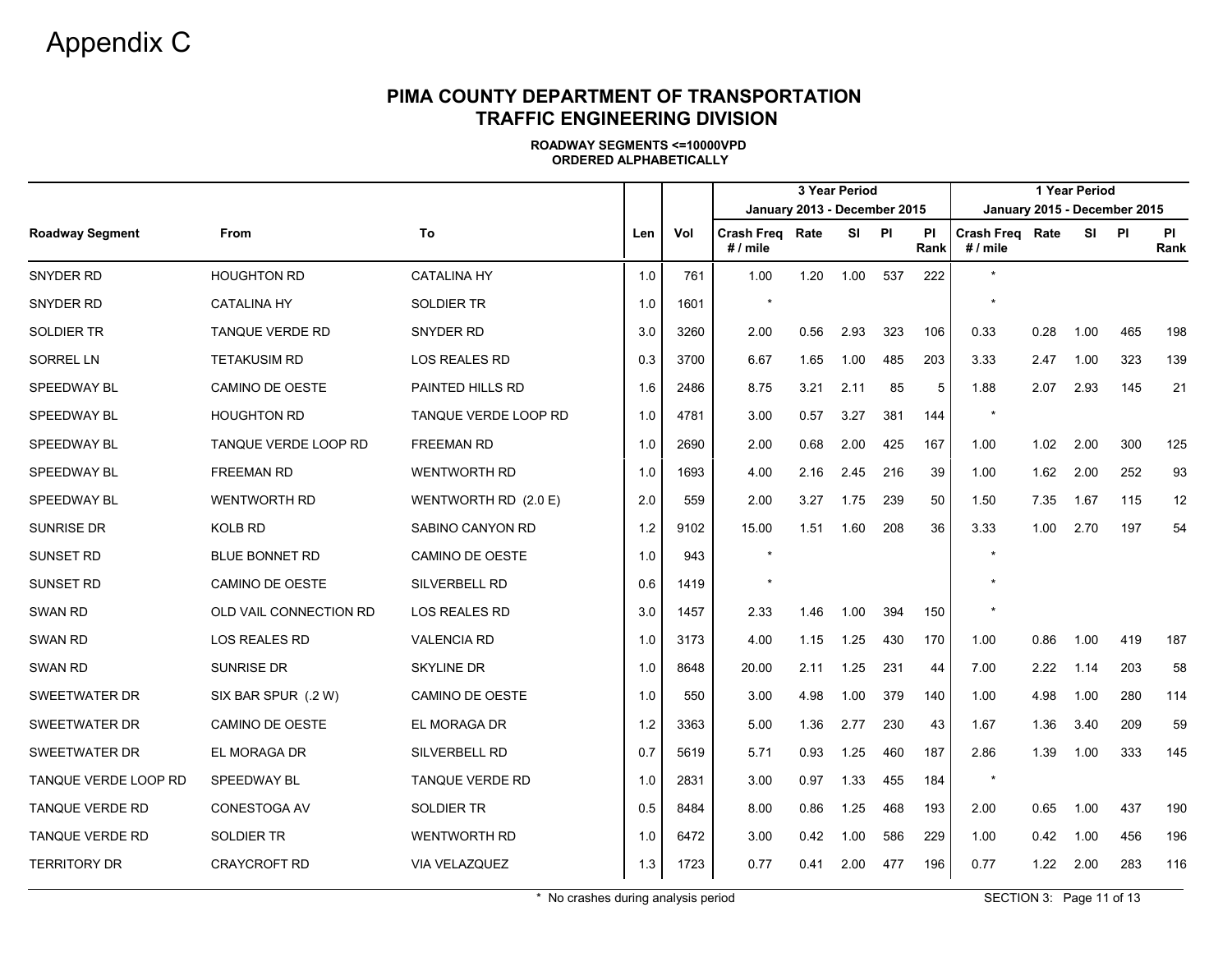|                             |                         |                         |     |      | 1 Year Period<br>3 Year Period<br>January 2013 - December 2015<br>January 2015 - December 2015 |      |           |     |                   |                                    |      |           |     |              |
|-----------------------------|-------------------------|-------------------------|-----|------|------------------------------------------------------------------------------------------------|------|-----------|-----|-------------------|------------------------------------|------|-----------|-----|--------------|
|                             |                         |                         |     |      |                                                                                                |      |           |     |                   |                                    |      |           |     |              |
| <b>Roadway Segment</b>      | From                    | To                      | Len | Vol  | <b>Crash Freg Rate</b><br># / mile                                                             |      | <b>SI</b> | P1  | <b>PI</b><br>Rank | <b>Crash Freg Rate</b><br># / mile |      | <b>SI</b> | P1  | PI<br>Rank   |
| <b>TERRITORY DR</b>         | VIA VELAZQUEZ           | <b>KOLB RD</b>          | 1.2 | 2290 | 0.83                                                                                           | 0.33 | 2.00      | 489 | 206               | $\star$                            |      |           |     |              |
| <b>TETAKUSIM RD</b>         | CAMINO DE OESTE         | <b>SORREL LN</b>        | 1.0 | 3300 | 3.00                                                                                           | 0.83 | 4.20      | 335 | 116               | 1.00                               | 0.83 | 1.00      | 423 | 189          |
| THORNYDALE RD               | <b>LAMBERT LN</b>       | <b>CAMINO DEL NORTE</b> | 1.0 | 7495 | 17.00                                                                                          | 2.07 | 2.09      | 116 | 9                 | 7.00                               | 2.56 | 2.80      | 75  | $\mathbf{1}$ |
| <b>TRAILS END RD</b>        | PLACITA TUBERIA (1.2 W) | CAMINO DE OESTE         | 2.1 | 779  | $\star$                                                                                        |      |           |     |                   | $\star$                            |      |           |     |              |
| <b>TRICO MARANA RD</b>      | <b>TRICO RD</b>         | TRICO RD (1.5 E)        | 1.5 | 2837 | 3.33                                                                                           | 1.07 | 1.20      | 440 | 178               | 1.33                               | 1.29 | 1.00      | 343 | 150          |
| <b>TRICO RD</b>             | <b>AVRA VALLEY RD</b>   | EL TIRO RD              | 2.7 | 1896 | 1.48                                                                                           | 0.71 | 2.45      | 347 | 128               | 0.37                               | 0.54 | 2.00      | 340 | 147          |
| <b>TRICO RD</b>             | EL TIRO RD              | <b>TRICO MARANA RD</b>  | 1.5 | 3213 | 4.00                                                                                           | 1.14 | 2.13      | 262 | 68                | 0.67                               | 0.57 | 2.00      | 334 | 146          |
| <b>VALENCIA RD</b>          | AJO WY                  | <b>CAMINO VERDE</b>     | 3.9 | 8871 | 3.59                                                                                           | 0.37 | 1.50      | 356 | 133               | 1.03                               | 0.32 | 1.75      | 282 | 115          |
| <b>VALLEY VIEW RD</b>       | PONTATOC RD             | <b>SUNRISE DR</b>       | 1.1 | 934  | 3.64                                                                                           | 3.56 | 1.25      | 326 | 111               | 0.91                               | 2.67 | 1.00      | 317 | 133          |
| <b>WADE RD</b>              | CAMINO VERDE            | <b>VALENCIA RD</b>      | 1.3 | 7503 | 3.85                                                                                           | 0.47 | 2.36      | 363 | 136               | $\star$                            |      |           |     |              |
| <b>WADE RD</b>              | PICTURE ROCKS RD        | <b>INA RD</b>           | 0.6 | 7495 | 13.33                                                                                          | 1.62 | 1.25      | 335 | 116               | 10.00                              | 3.66 | 1.17      | 165 | 35           |
| <b>WENTWORTH RD</b>         | <b>SAHUARITA RD</b>     | ANDRADA RD              | 2.0 | 2599 | 1.00                                                                                           | 0.35 | 2.00      | 466 | 191               | $\star$                            |      |           |     |              |
| <b>WENTWORTH RD</b>         | ANDRADA RD              | 110                     | 2.5 | 4589 | 4.80                                                                                           | 0.96 | 1.57      | 284 | 78                | 1.20                               | 0.72 | 1.00      | 351 | 161          |
| <b>WESTOVER AV</b>          | <b>PARTRIDGE ST</b>     | <b>VALENCIA RD</b>      | 1.6 | 2287 | 7.50                                                                                           | 2.99 | 1.50      | 172 | 25                | 3.13                               | 3.74 | 1.80      | 97  | 6            |
| <b>WESTOVER AV</b>          | <b>VALENCIA RD</b>      | <b>DREXEL RD</b>        | 1.0 | 2709 | 8.00                                                                                           | 2.70 | 1.25      | 278 | 77                | 3.00                               | 3.03 | 1.33      | 186 | 47           |
| <b>WETMORE RD</b>           | <b>HIGHWAY DR</b>       | LA CHOLLA BL            | 0.5 | 3591 | 20.00                                                                                          | 5.09 | 2.64      | 83  | $\overline{c}$    | 6.00                               | 4.58 | 1.33      | 162 | 33           |
| <b>WETMORE RD</b>           | LA CHOLLA BL            | <b>ROMERO RD</b>        | 0.5 | 5868 | 14.00                                                                                          | 2.18 | 1.43      | 259 | 63                | 6.00                               | 2.80 | 1.67      | 155 | 26           |
| <b>WHITEHOUSE CANYON RD</b> | <b>NOGALES HY</b>       | MADERA CANYON RD        | 6.8 | 2761 | 0.59                                                                                           | 0.19 | 3.40      | 388 | 149               | 0.29                               | 0.29 | 3.40      | 297 | 124          |
| <b>WILDS RD</b>             | <b>ORACLE RD</b>        | LAGO DEL ORO PW         | 1.1 | 3891 | 2.73                                                                                           | 0.64 | 1.00      | 564 | 227               | 1.82                               | 1.28 | 1.00      | 345 | 151          |